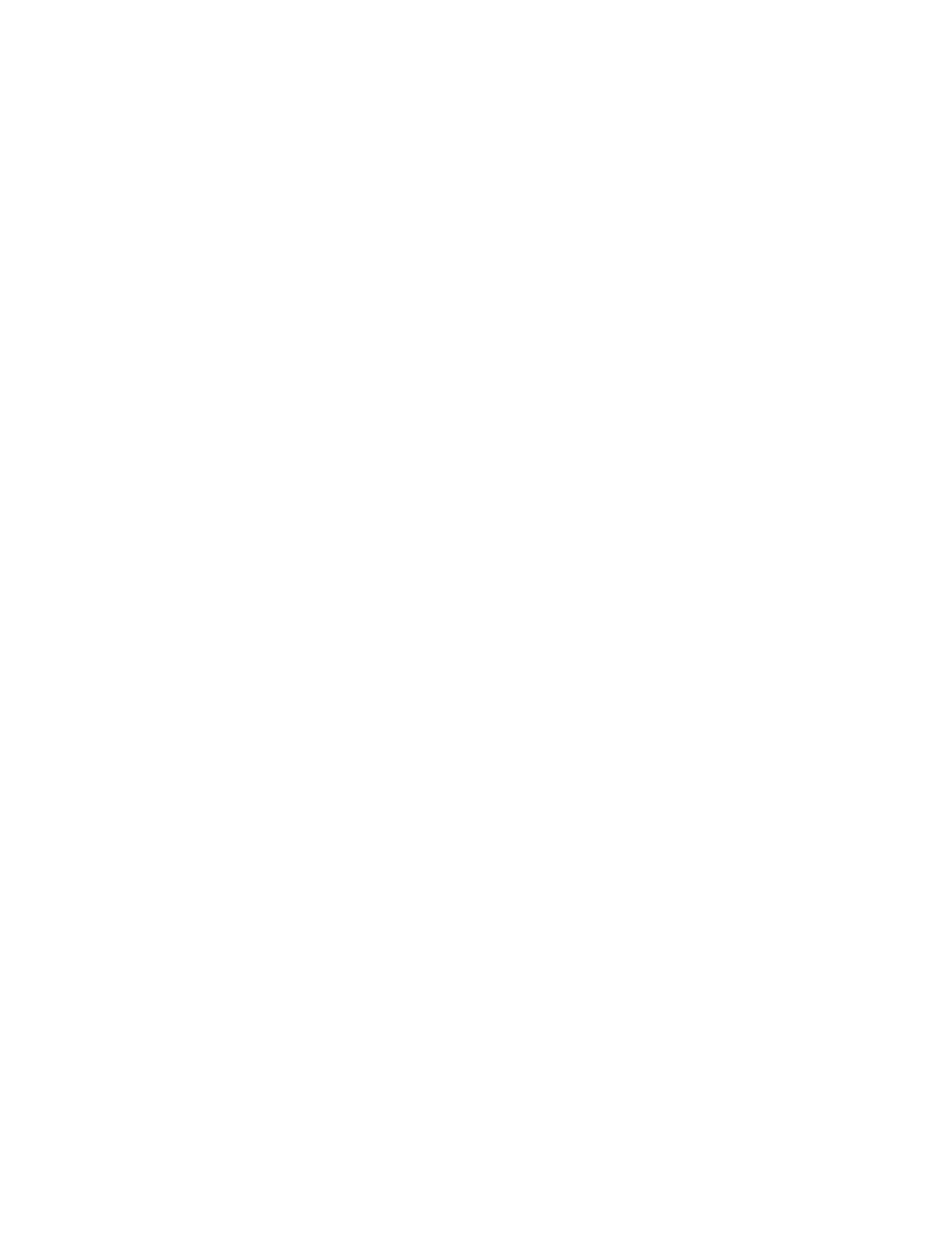# **Tourism and the** Environment

*Case Studies on Goa, India, and the Maldives*

Kalidas Sawkar, Ligia Noronha, Antonio Mascarenhas, O.S. Chauhan, and Simad Saeed

Tourism plays an important role in the economies of both Goa and the Maldives. For the Maldives, it provides 17 percent of the gross domestic product, over 25 percent of government revenue and around 60 percent of the foreign exchange earnings; and for Goa, it generates 13.7 percent of the state's net domestic product, 7 percent of employment, and 7 percent of state tax revenues. Although both states capitalize on their comparative environmental advantages, that is beach and sunshine, Goa also capitalizes on its unique historical and cultural heritage while the Maldives on its unique archipelagic and coral reef marine environment. Their products and approaches to tourism development are very different: Goa promotes heterogeneous tourism development with upscale and inexpensive charter tourism to international and domestic audiences while the Maldives concentrates on upscale, international tourism. The experiences in tourism of Goa and the Maldives vary in terms of their environmental impacts, social issues and conflicts and institutional responses. There is much that Goa and the Maldives can learn from each other. Other states could also learn from the experiences of these two tourist spots in South Asia.

> The Economic Development Institute of the World Bank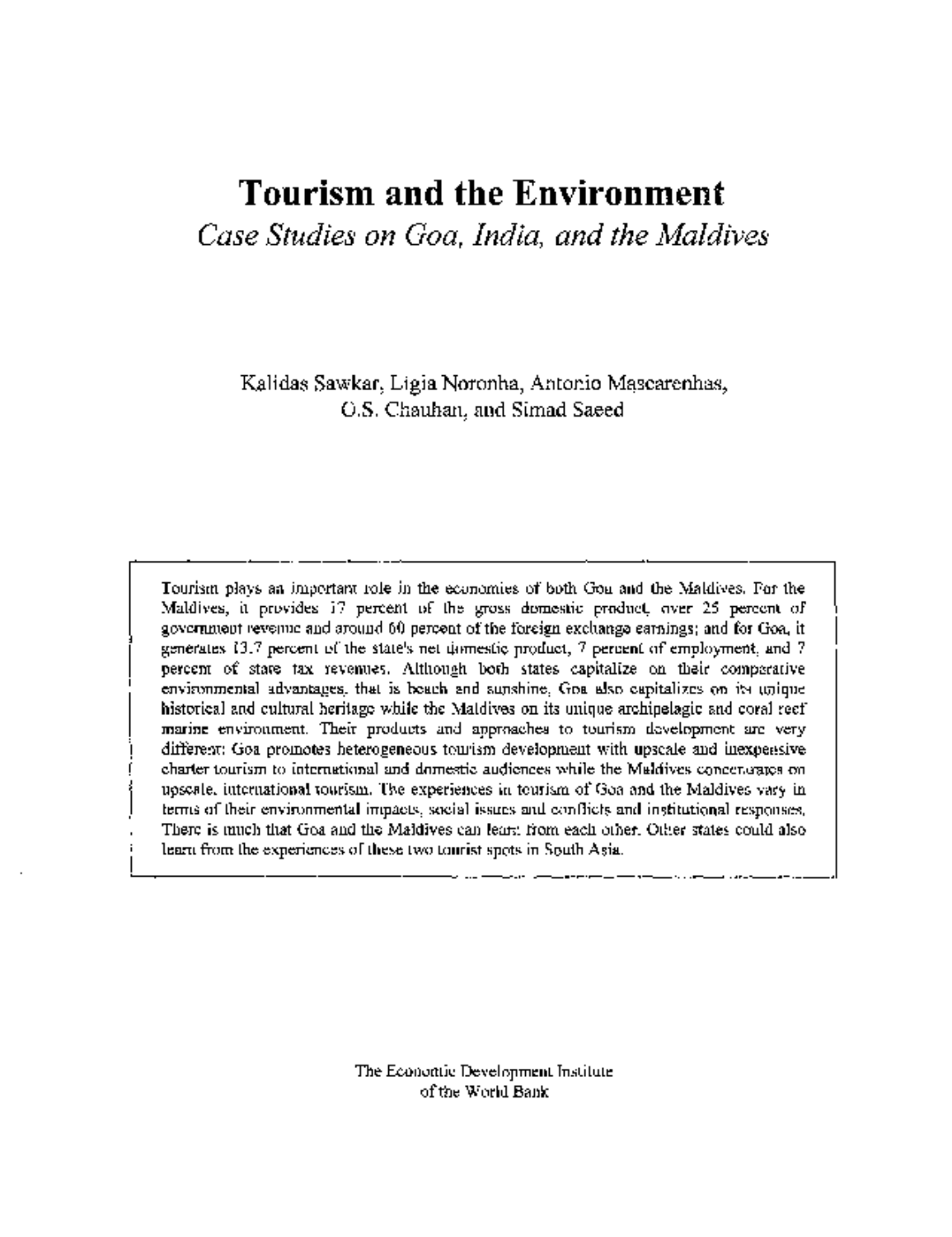Copyright C 1998 The International Bank for Reconstruction and Development/The World Bank 1818 H Street, N.W. Washington, D.C. 20433, U.S.A.

The World Bank enjoys copyright under protocol 2 of the Universal Copyright Convention. This material may nonetheless be copied for research, educational, or scholary purposes only in the member countries of The World Bank. Material in this series is subject to revision. The findings, interpretations, and conclusions expressed in this document are entirely those of the author(s) and should not be attributed in any manner to the World Bank, to its affiliated organizations, or the members of its Board of Executive Directors or the countries they represent.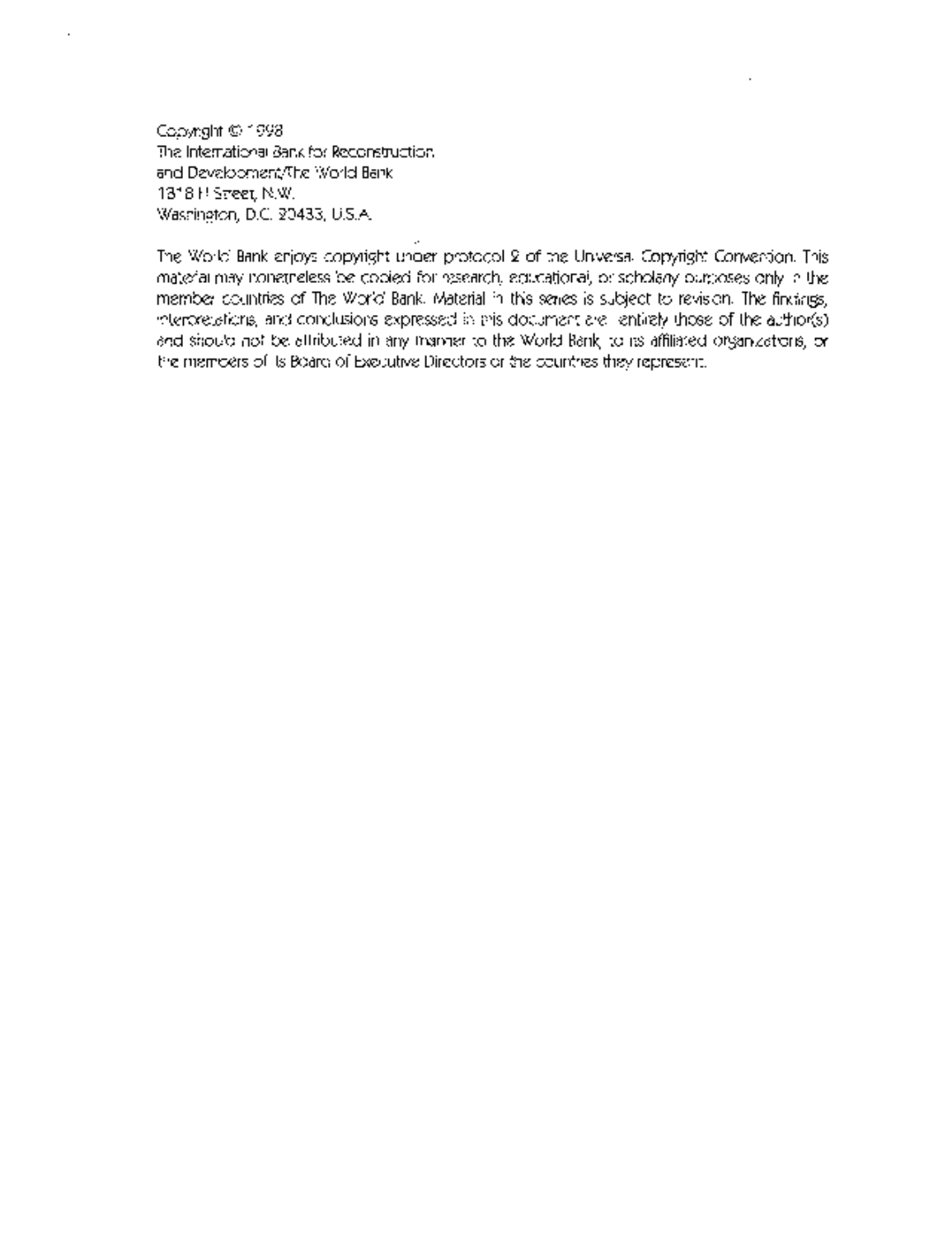|  | <b>TABLE OF CONTENTS</b> |
|--|--------------------------|

 $\sim 10^{11}$  km s  $^{-1}$ 

 $\mathcal{L}^{\text{max}}_{\text{max}}$  ,  $\mathcal{L}^{\text{max}}_{\text{max}}$ 

| Tourism and the Environment: An Introduction                                                                                                     | т            |
|--------------------------------------------------------------------------------------------------------------------------------------------------|--------------|
| Tourism and the Environment: Issues of Conceru in the Constal Zone of Goa<br>(Kalidus Sawhar, Ligia Noronha, Antonio Mascarenhas, O.S. Chauhan). |              |
|                                                                                                                                                  | 1            |
|                                                                                                                                                  | $\mathsf{I}$ |
|                                                                                                                                                  | 4            |
|                                                                                                                                                  | 14           |
|                                                                                                                                                  | 15           |
|                                                                                                                                                  | 16           |
|                                                                                                                                                  | 16           |
|                                                                                                                                                  | 17           |
| Annex: Impacts of Construction Activities in Close Proximity                                                                                     | 19           |
| Environmental Impact Management in the Tourism Industry of Maldives<br>(Simad Saeed)                                                             |              |
|                                                                                                                                                  | 20           |
|                                                                                                                                                  | 20           |
|                                                                                                                                                  | 21           |
|                                                                                                                                                  | 22           |
|                                                                                                                                                  | 25           |
|                                                                                                                                                  | 28           |
|                                                                                                                                                  | 28           |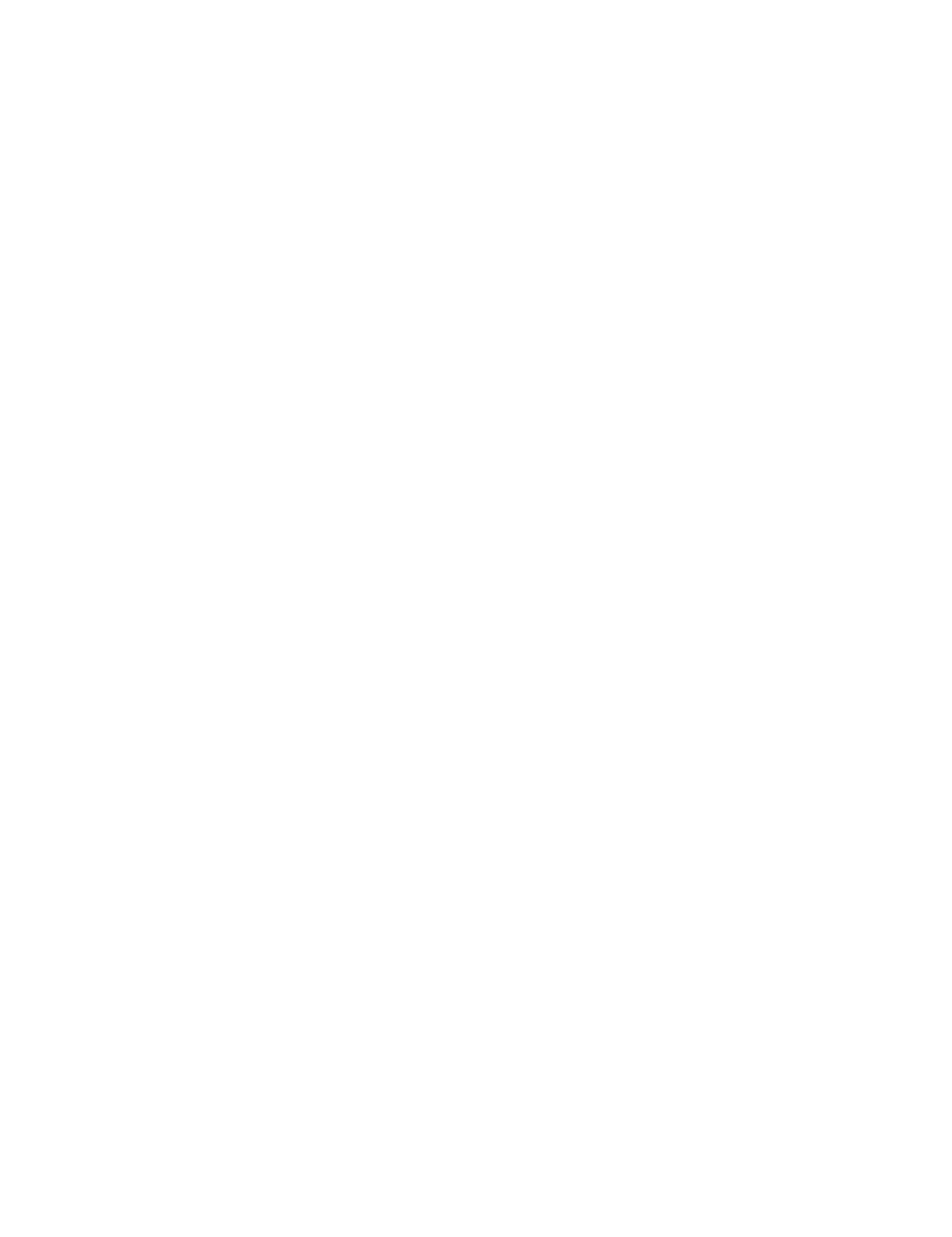## TOURISM AND THE ENVIRONMENT *AN INTRODUCTION*

### Emmanuel D'Silva, Jose I. dos R. Furtado and Sherry Russell

The two papers included in this set, presented at an EDI/SAARC Regional Seminar on "Economic Globalization and Environmental Sustainability" in Goa in June 1997, review the impacts of tourism on the environment in the State of Goa, India and in the Republic of the Maldives. Compared with their giant neighboring states, Goa (population 1.2 million) and the Maldives (population 244,000) are small, but blessed among others with local attractions, good beaches and sunshine that draw tourists from near and far.

Tourism plays an important role in the economies of both Goa and the Maldives. For the Maldives, it provides 17 percent of the gross domestic product, over 25 percent of government revenue and around 60 percent of the foreign exchange earnings. For Goa, tourism generates 13.7 percent of the state's net domestic product, 7 percent of employment and 7 percent of tax revenues. Both states capitalize on their comparative environmental advantages: beach and sunshine. Goa also capitalizes on its unique historical and cultural heritage while the Maldives on its unique archipelagic and coral reef marine environment. Their products and approaches to tourism development are very different: Goa promotes heterogeneous tourism development with upscale and inexpensive charter tourism to international and domestic audiences. The Maldives concentrates on upscale, international tourism. The experiences in tourism of Goa and the Maldives vary in terms of their environmental impacts, social conflicts and institutional responses (Table 1). After reviewing both experiences, there is much that Goa and the Maldives can learn from each other. Other states could also learn from the experiences of these two tourist spots in South Asia.

The preservation of the natural environment, the prudent use of natural resources, disposal of solid waste and sewage, and the depletion and deterioration of groundwater-attributable to tourist inflows-are, among others, issues which both governments face. In Goa, "the growth of coastal tourism has been rapid and uncontrolled," notes the paper by Sawkar *et al* Tourism development has resulted in, the loss of biodiversity, erosion of sand dunes, declining fish catches, accretion and siltation and depletion of groundwater.

Although the environmental diversity and sensitivity of Goa has been widely known, a complex mixture of customary rights, land ownership, a variety of stakeholders with very differing interests, and ineffective institutional and political structures seem to have made it difficult for Goa to define a tourism strategy and to enforce its implementation. In the Maldives, the rapid increase, *albeit* government controlled, in the number of resorts over the last two decades has also taken its toll on the environment. The paper on the Maldives by Saeed, acknowledges environmental damage from beach erosion, an alteration of ocean currents, loss of biodiversity, water, soil and nutrient pollution and damage to its coral reefs most notably from mining for construction, anchoring of boats and diving. The Government has played a key role in promoting tourism on unoccupied islands (or abandoned islands where customary usufruct rights were compensated) through certain traditionally powerful families and with certain funding arrangements to encourage foreign investments; the government has been closely monitored the development of tourism.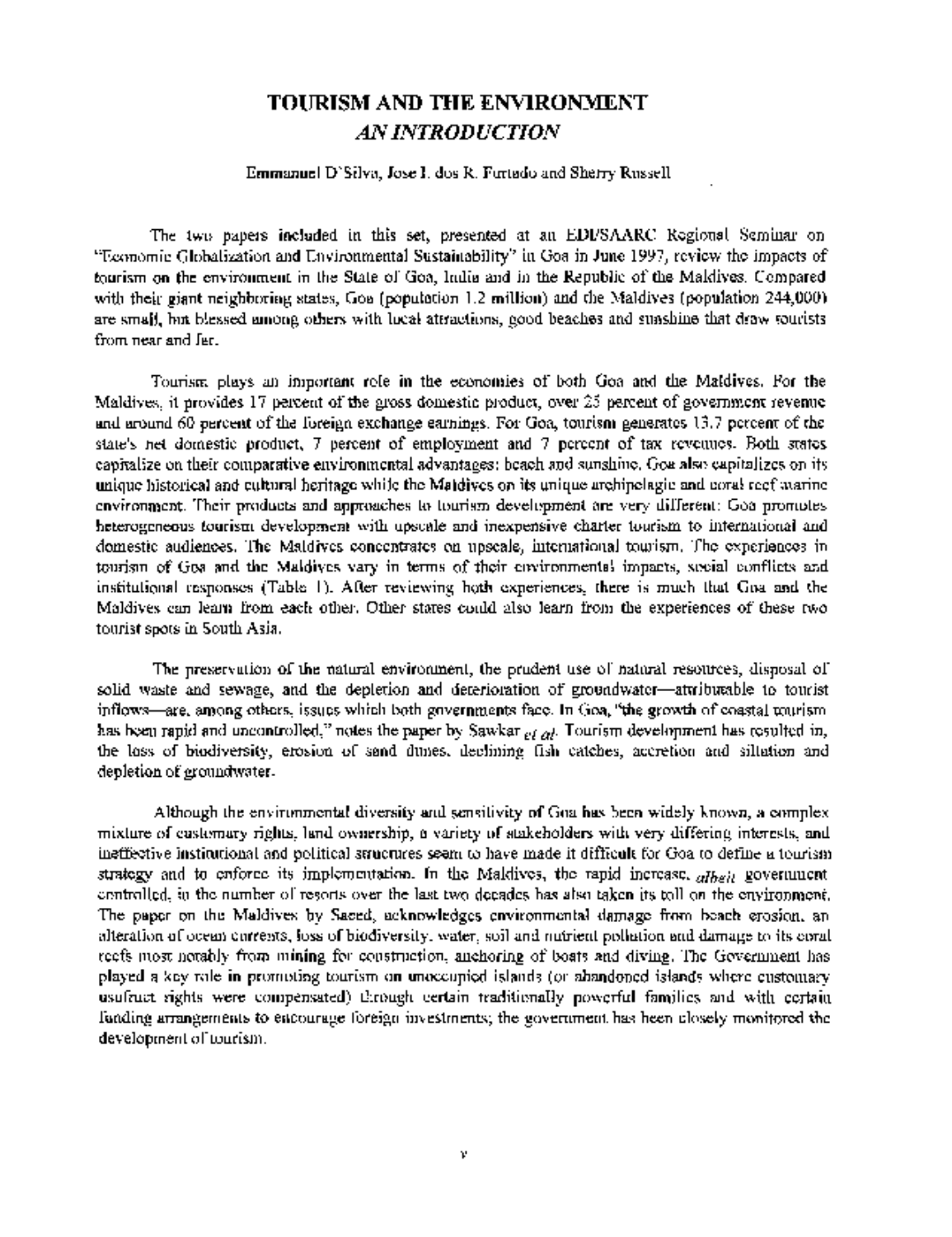Tourism development has many social impacts. The Maldives has avoided much social conflict due to its relatively isolated geographical location and small, somewhat homogenous population and culture. The Maldives' strategy of separating foreign tourists from the local residents by developing tourist resorts on uninhabited islands is critical to minimizing social impacts. Thisstrategy has managed thus far to avoid social conflicts, but with the leakage of information from tourist areas, and the separation of resort employees from their families, the sustainability of this strategy under existing institutional and political structures remains to be seen. In contrast, as Goa does not have land which is untitled or unowned or which is not of some historical significance, the needs of tourists and the local population in Goa come into frequent conflict over the use of local resources (e.g., water, beaches, and transport). The Goan social scene is further complicated by the state's porous borders with the rest of India. While Goa's geographical location improves domestic demand for tourism, it has also lead to a large influx of labor from adjoining states, further exasperating social impacts.

Conflicts over resource use and institutional responses to them is another area in which the experiences of Goa and the Maldives differ. The situation in Goa is rather complex due largely to the number of stakeholders involved in tourism: luxury hotels, family-run guest houses, the needs of tourists, local residents, and other sectors of the economy. Mechanism for resolving conflicts among the various resource users do exist, such as the panchayats ("communidades") and the courts, but the long backlog of cases has delayed justice. The high number of conflicts among users suggests that an improved institutional response is necessary. Comparatively, the situation seems less complex in the Maldives. At this point, legislating and enforcing environmental quality controls for tourism appears to create fewer conflicts among residents because of the geographical separation of resorts, the small number of facilities and the limited number of stakeholders involved in tourism. As tourism expands in the Maldives, additional review of potential conflicts over resource use must be considered.

Environmental legislation and regulatory mechanisms are in place in both states. The Maldives has developed its institutional capacity to address these problems and to facilitate unique solutions (e.g., encouraging European airlines to take back the trash to the points of origin of the tourists). Having carried out a "proper evaluation of tourism" in 1983 and a survey in 1995 to identify the major existing environmental problems facing the resorts, the Maldives seems further down the road in its development of tourism. But, while the Maldives has increased its regulation of tourism, it tends to focus on future environmental damage, viewing current damage as more aesthetic rather than a serious threat. The sustainability of such policy is questionable. In Goa, while a Master Tourism Plan is in place, the implementation of the laws and regulations appears to be somewhat tardy. Although the paper alludes to several government department charged with varies aspects of tourism planning in Goa, institutional strengthening is a clear issue. Similarly, a systematic study of the environmental impacts of tourism and the implementation of a monitoring and management system would also aid Goa. Fortunately, some of these issues will be covered by the "India Environmental Management Capacity Building Technical Assistance Project," supported by the World Bank, in which Goa is included.

In sum, these two cases provide a brief introduction to the complexity of pursing tourism as an avenue to development. Much can be highlighted from the two. The Maldives has excelled in moving forward with strengthening its environmental regulatory and enforcement framework. Not only has it increasingly developed its institutional capacity to address environmental problems related to tourism, but it has also concentrated its efforts on the "polluter pays" principle. In Goa, although institutional responses and the development of a tourism strategy which integrates the needs of all stakeholders has lagged, the active lobby of its citizenry at all levels, which has intensively documented its environmental impacts and brought environmental concerns to the public agenda, should be highlighted. The active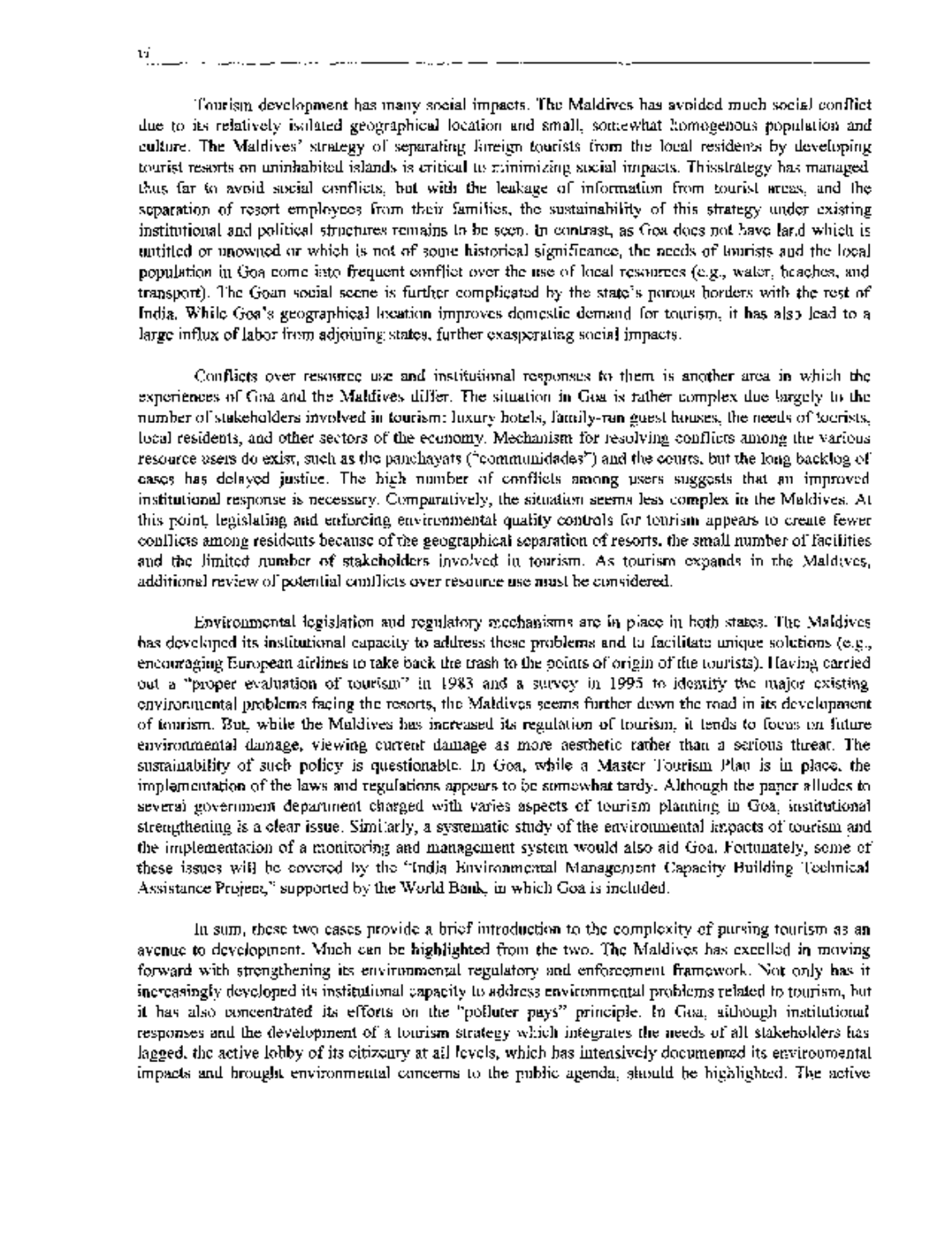participation of all stakeholders in the planning process lends itself to greater sustainability of tourism in the long-run.

Clearly the complexity of both cases requires that Goa and the Maldives carefully review the sustainability of their approaches and how to strike a balance between tourism development and protecting the natural and social environments. As in any other sector of an economy, tourism requires a sound, well-defined and executed approach in which the government, the various stakeholders and the public cooperate.

We wish to acknowledge the contributions of the two papers and the comments of Mr. Gert van Santen.

| Economic / Financial                                                                                                                                                                                                                                                                                                                                                                              |
|---------------------------------------------------------------------------------------------------------------------------------------------------------------------------------------------------------------------------------------------------------------------------------------------------------------------------------------------------------------------------------------------------|
|                                                                                                                                                                                                                                                                                                                                                                                                   |
| * Increased local cost of living (G)<br>Seasonality of income and employment<br>(G, MV)<br>* Unstable market (G, MV)<br>* Cost of enforcement administration<br>(G, MV)<br>* Cost of training guides, managers, etc.<br>(G, MV)<br><sup>8</sup> Liability of service providers (G, MV):<br>- Polluter Pays Principle (MV)                                                                         |
| Political/Institutional                                                                                                                                                                                                                                                                                                                                                                           |
| <sup>8</sup> Exposure to undesirable social problems,<br>e.g., child labor, pedophiles (G)<br>* Separation of local population from<br>external public (MV)<br>* Large number of stakeholders (G)<br><sup>8</sup> All ands privately or publicly owned used<br>for tourism (G)<br>* Absonce of, or delays in conflict resolution<br>through courts or traditional community.<br>organizations (G) |
|                                                                                                                                                                                                                                                                                                                                                                                                   |

### **Table 1. Benefits and Costs of Heterogeneous Tourism in Goa (G) and Upscale Tourism in the Maldives (MV)**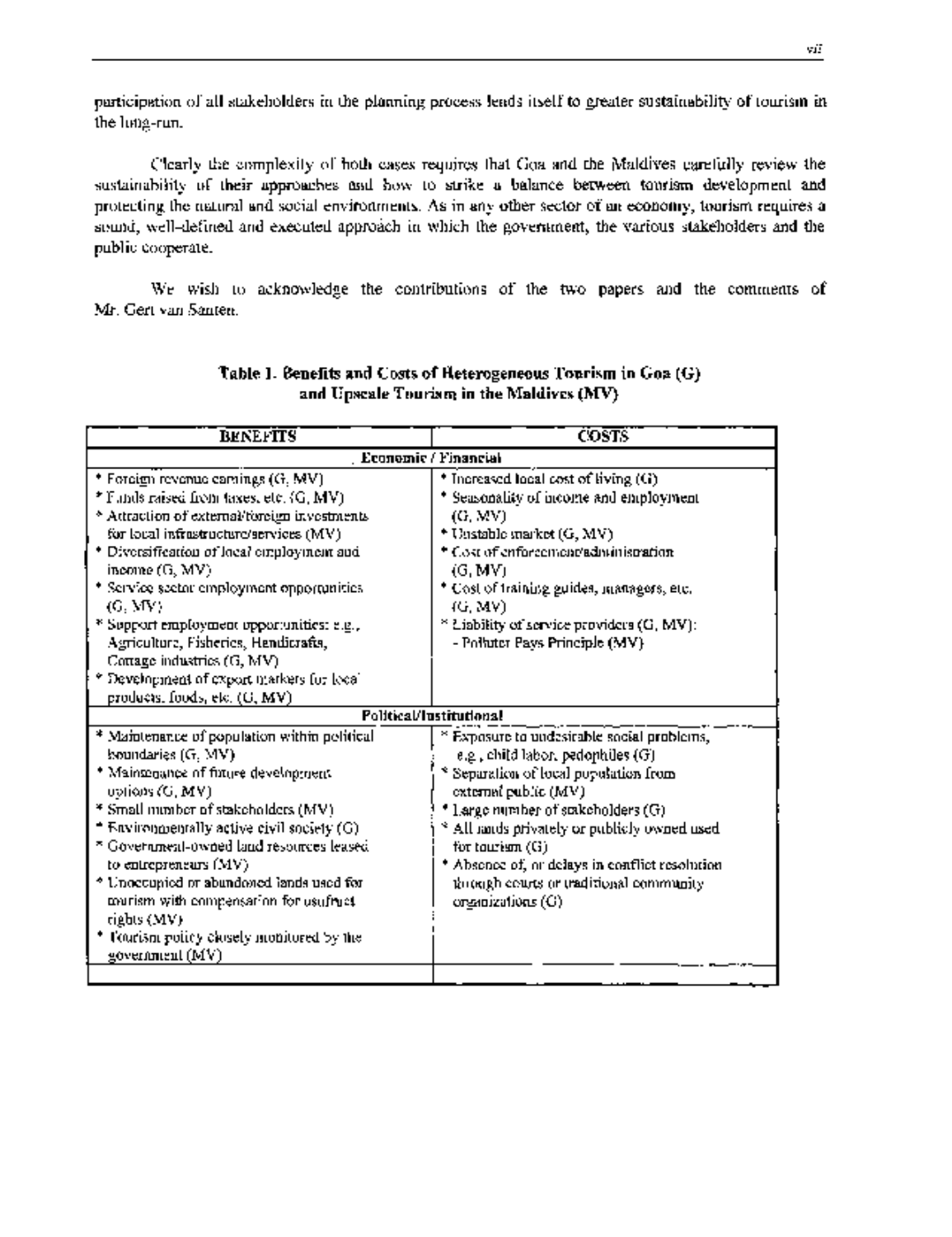| Cultural (Social                                                                                                                                                                                                                                                                                                                           |                                                                                                                                                                                                                                                                                                                                                                                                                                                                                          |  |  |  |
|--------------------------------------------------------------------------------------------------------------------------------------------------------------------------------------------------------------------------------------------------------------------------------------------------------------------------------------------|------------------------------------------------------------------------------------------------------------------------------------------------------------------------------------------------------------------------------------------------------------------------------------------------------------------------------------------------------------------------------------------------------------------------------------------------------------------------------------------|--|--|--|
| $*$ Exposure to new information, lifestyles $(G, MV)$ .<br>* Maintenance of traditional knowledge/<br>products (G, MV)<br>$*$ Historical and cultural heritage $(G)$<br>* Conflict resolution by panchayats or<br>communidades(G)<br><sup>4</sup> Conflicts fimited by allocating leases to<br>ecrtain traditional powerfiel families (MV) | Disruption of culture $(G, MV)$<br>Enhanced local expectations due to<br>exposure to affluent visitors $(G, MV)$<br>$*$ Labor milux $(G)$<br>Conflicts over local beach and water<br>resources, and transportation $(G)$                                                                                                                                                                                                                                                                 |  |  |  |
|                                                                                                                                                                                                                                                                                                                                            | <b>Environmental / Conservation</b>                                                                                                                                                                                                                                                                                                                                                                                                                                                      |  |  |  |
| <sup>+</sup> Incentives/finds for parks/resource<br>management: e.g., waste removal $(MV)$<br>Incentives/funds for resource management<br>research (G).<br>improved environmental education<br>(G, MV)<br>$*$ Unique coral reeffisiand resources (MV).<br>* Strong environmental regulatory and<br>enforcement framework (MV).             | Beach degradation due to improper waste<br>management by tourists (G)<br><sup>*</sup> Groundwater depletion due to increased<br>local demands (G).<br>* Water scarcity due to over-exploitation.<br>for tourism industry (G)<br>* Groundwater pollution due to improver<br>waste management (G)<br>" Beach and coastal crosion due to<br>$unsu$ table infrastructure development $(G)$ .<br>* Coral reef damage due to mining for<br>construction, anchorage of boats and<br>diving (MV) |  |  |  |

*Emmanuel D 'Silva, Jose Furtado and Sherry Russell are from the Economic Development Institute of the World Bank.*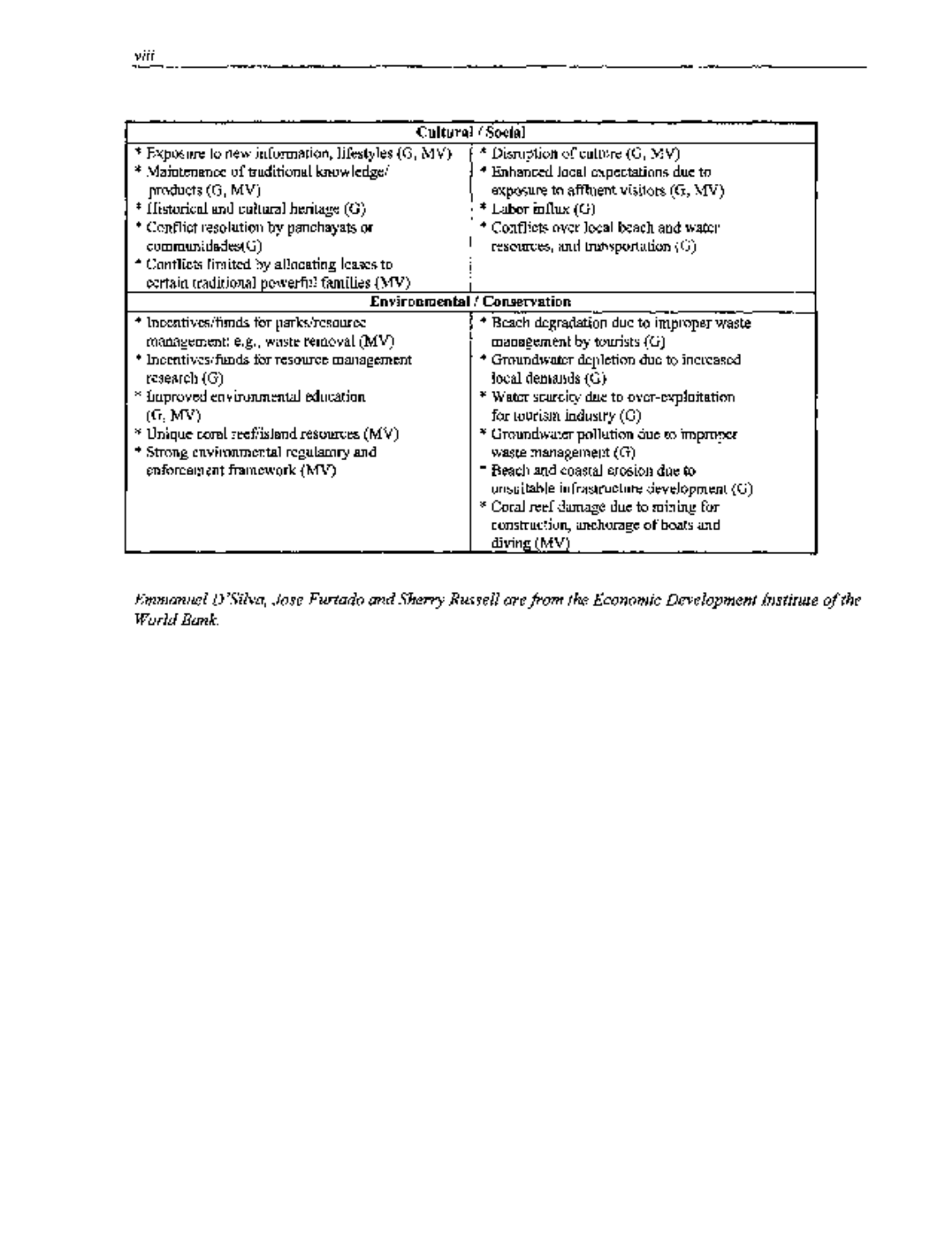# TOURISM AND THE ENVIRONMENT *ISSUES OF CONCERN IN THE COASTAL ZONE OF GOA*

Kalidas Sawkar, Ligia Noronha, Antonio Mascarenhas and O.S. Chauhan

### **Introduction**

When Goa joined the Indian Union in December 1961, its only large industry was the export of its rich ores of iron and manganese. Goans depended on indigenous fish and coconuts for their vital nutritional requirements. The popularity of milk and vegetables amongst local inhabitants was low, and most of their dietary and other consumer items were imported. Before 1961, Goa had very little "development" in the modem sense of the term. With rich coastal biodiversity and abundant natural resources, the quality of life and the social fabric was good. Its main assets were its genial and peace loving people, a tranquil and unspoiled environment, and an absence of population pressurel.

Tourism was adopted as a key sector for Goa's development, not only for the well-established reasons of increasing income and employment but also for its potential to generate non-manual employment in a state with an increasingly educated work force and limited industrial growth. Fearing industrial pollution, the planners and decision-makers opted for tourism as an avenue to earn the state's income over increased industrial development in addition to mining. Except at academic levels, very little awareness and understanding existed back then among planners about the processes of the life support systems of the coastal environment and the interactive roles played by each component. This paper highlights the issues and the implications of tourism on the coastal marine and the socio-economic environment of Goa.

### **Nature and Growth of Tourism in Goa**

Most of the tourism in Goa is concentrated in the coastal stretches of Bardez, Salcete, Tiswadi and Marmagao. Over 90 percent of domestic tourists and over 99 percent of the international tourists frequent these areas. Consequently, beach tourism is the only type that is avidly encouraged by policymakers and other concerned parties alike. Goa is visited by two types of tourists with distinct needs which this state satisfies. The first is the domestic tourists, who comprise 80 percent of all tourists. These people come in search of the culture that is "different" from the rest of India, as the Goan image holds a degree of mysticism, a sense of freedom and "unconventional" dress style. The second is the international tourists who visit Goa purely for the natural environment-sun and beaches. Within the category of international tourists are there are two sub-categories: backpackers and charter tourists. Although both visit Goa for the beaches, they stay away from each other. The backpackers are not found in areas of charter tourists; they prefer to mingle and live with the local communities. Whereas, the charter tourists tend to stay in the luxury starred hotels. Domestic and international tourists also differ in terms of the areas they frequent. For the domestic tourist, the beaches hold limited appeal, so domestic tourists remain away from the places frequented by the intemational tourists.

The timings of visits are clearly different for the domestic and the international tourists. In previous decades, a clear off season for all tourists could be identified, today this is not so for domestic

<sup>&#</sup>x27; Alvares, C. 1993. "Fish, Curry and Rice: A Citizen's Report on the State of the Goan Environment." *Ecoforum.* Goa, p. 260; Mascarenhas, A. *et al. 1997. The Coastal Zone of Goa: Then and Now.* Abstract 29. *Seminar on Coastal Zone Environment and Management.* Mangalore University. February 12-14, pp. 50-52.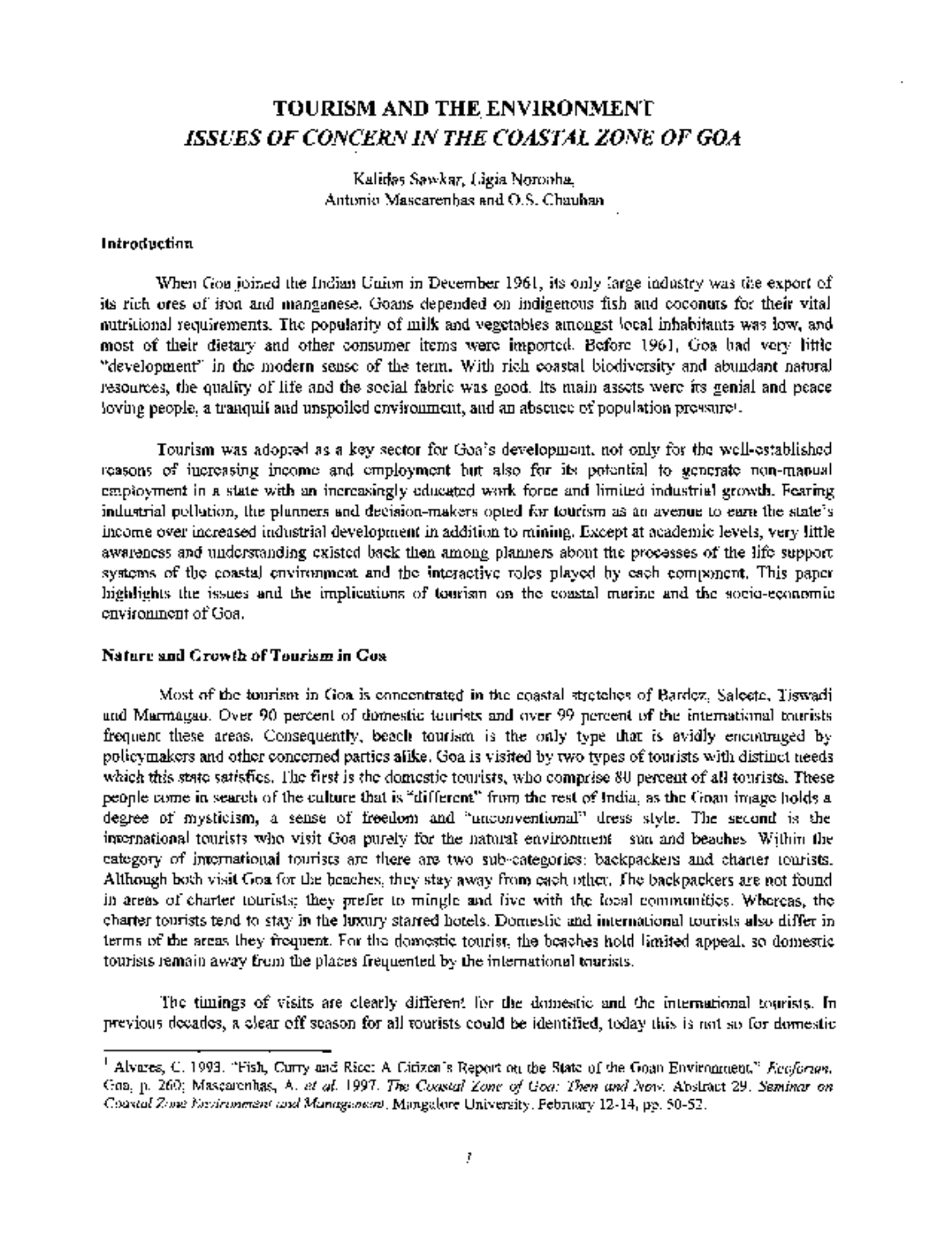tourists, who come throughout the year albeit in larger numbers in the non-monsoon months. Conversely, international tourists avoid the monsoon months, as for them the use of the beach is the prime attraction to come to Goa.

Table 1 gives the share of comestic and international tourists over the last 15 years. The bulk of tourists coming to Goa are domestic, and this trend has grown considerably in the last few years.

| Year  | Total unitsiss | Share of<br>domestic<br>1%) | Share of<br>international<br>(%) | Year  | Total tourists | Share of<br>domestic<br>(%) | Share of<br>mernational<br>恐則 |
|-------|----------------|-----------------------------|----------------------------------|-------|----------------|-----------------------------|-------------------------------|
| १९४१  | कारपास         | 93.33                       | 6.67                             | एछप   | 862,443        | 89.40                       | ए) हा                         |
| 1982  | 477,165        | 94. J.3                     | 5.87                             | 1990. | 881,323        | 88.16                       | 11.84                         |
| 1983. | 530,015        | 93.67                       | 6.33                             | 1991. | 835,067        | 90.63                       | 9.37                          |
| '981  | 669,992        | 90.71                       | 9.29                             | 1992  | 896,010        | 86.45                       | 13.55                         |
| 1985. | 775,212        | 88.05                       | 11.95                            | 1993. | 969,234        | 82.39                       | 17.61                         |
| 1986  | 834,081        | 88.31                       | 11.69                            | 1994  | 1,059,595      | 80.16                       | 19.84                         |
| 1987  | 861,448        | 89.02                       | 10.98                            | 1995  | 1,107,705      | 79.31                       | 20.69                         |
| 1988  | 854,935        | 89.11                       | 10.89                            | 1996  | 1.150,000      | 78.26                       | 21.74                         |

**Table 1. Share of Domestic and International Tourists of Goa**

*Source:* India, Government of Goa, Department of Tourism. Personal Communications.

The various factors that have contributed to this rise in domestic tourism are:

- increased disposable income of the middle class,
- increased urbanization and stress of living in cities and towns,
- increased ownership of cars, which is making domestic tourism more attractive, especially among the upper-middle and middle classes?,
- improved employment benefits, such as the leave travel concession,
- development of inexpensive mass transport and improved connections to various places of tourist interests,
- $\bullet$  increased number of cheap accommodations and resorts,
- greater advertising targeted at domestic tourists both by the central and the state governments, as well as the tourist industry, and
- development of time sharing of holiday accommodations, that is being targeted at the middle class.

According to official tourisnm statistics, while the period of 1981-86 saw an increase in domestic and international tourists, the period of 1986-91 saw a slow down in growth rates for domestic tourists and a fall in growth rates for international tourists (Table 2).

### **Table 2. Growth of Tourism in Goa**

*2*

<sup>2</sup>For example, the number of registered cars, jeeps and taxis has gone up sharply from 310,000 in 1960 to 3,330,000 in 1993.

The commissioning of the coastal Konkan Railway and the modernization of South-Central Railway will considerably increase the accessibility of Goa to the rest of India. A form of weekend tourism is likely to emerge from this, which may have environmental and economic impacts similar to cruise tourism in the Carribean Islands.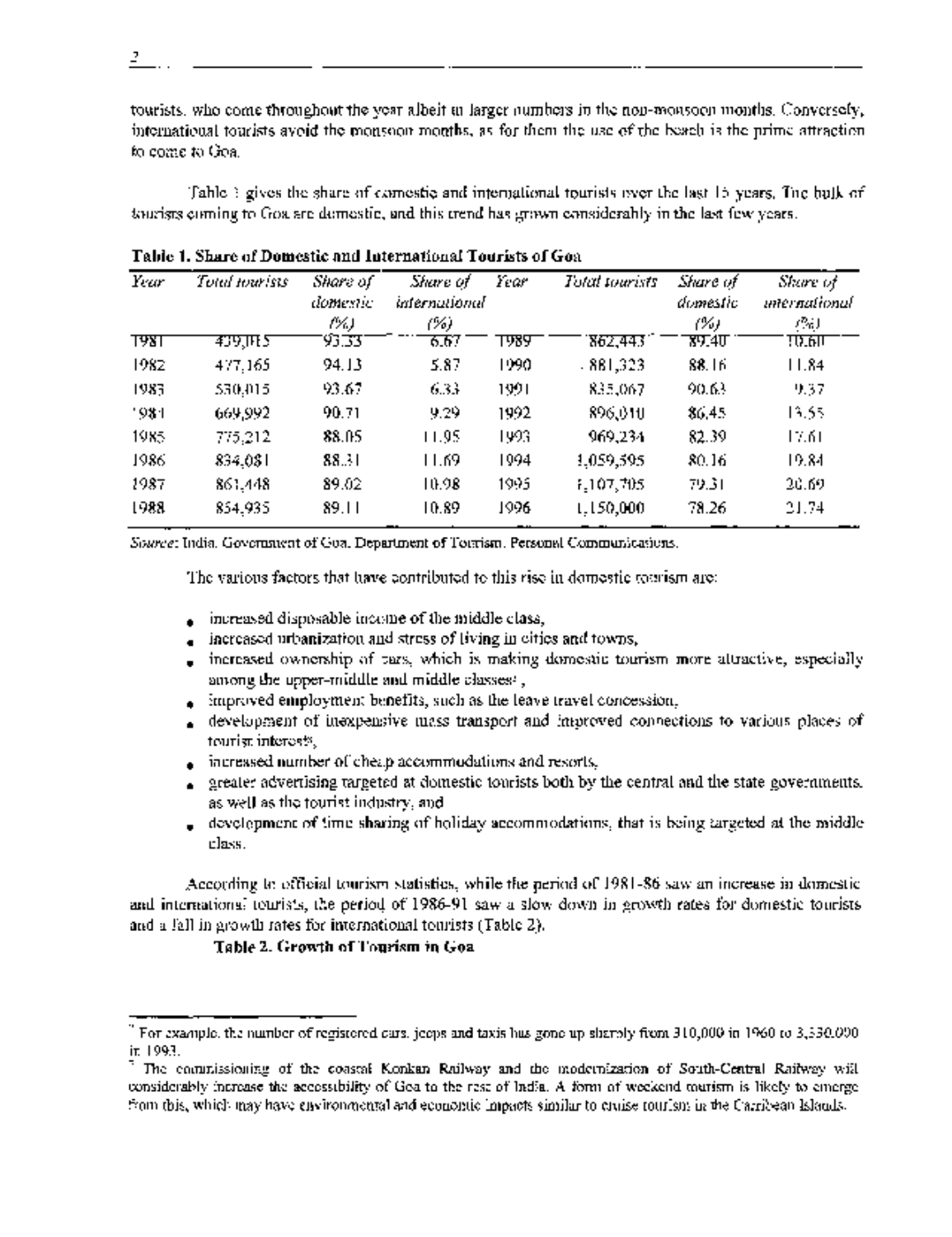|                 | Average Annual Growth Rates (%) |               |  |  |  |
|-----------------|---------------------------------|---------------|--|--|--|
| Period          | Domestic                        | International |  |  |  |
| 1981/82-86/87   | 7.98                            | 27.20         |  |  |  |
| 1986/87-1991/92 | 2.75                            | -1.34         |  |  |  |
| 1991/92-95/96   | <br>3.90                        | 31.00         |  |  |  |

*Source:* India, Government of Goa, Department of Tourism. Personal Communications.

Tourist arrivals in Goa have increased over the last five years with a higher rate of growth of international tourists than domestic tourists. Goa's growing importance on the Indian tourist map for international tourists can be seen from Table 3. While in the early 1980s, the share of international tourist that came to Goa was less than 3 percent, by the mid-1990's, the share has increased to over 10 percent.

| Year | Tourisi arrivals.<br>in India<br>(millions). | Share of Gou in total<br>tourist wrivals in<br>India (%) | Year | Tourist arrivats<br>in India<br>(millions). | Share of Goa in total<br>tourist corrivals in<br>india (%). |
|------|----------------------------------------------|----------------------------------------------------------|------|---------------------------------------------|-------------------------------------------------------------|
| 1987 | 1.26                                         | 24                                                       | 1989 | 1.74                                        | 52                                                          |
| 1982 | 1.29                                         | 23                                                       | 1990 | 1.71                                        | 59                                                          |
| 1983 | 1.30                                         | 2.3                                                      | 1991 | 1.68                                        | 7.8                                                         |
| 1984 | 1.21                                         | 4.9                                                      | 1992 | 1.87                                        | 6.4                                                         |
| 1985 | 1.26                                         | 7.1                                                      | 1993 | 1.82                                        | 9.3                                                         |
| 1986 | 1,45                                         | 6.2                                                      | 1994 | 1.87                                        | 11.2                                                        |
| 1987 | 1.41                                         | 6.4                                                      | 1995 | 2.10                                        | 30.9                                                        |
| 1988 | 1.59                                         | 5.9                                                      |      |                                             |                                                             |

**Table 3. International Tourist Arrivals in India**

*Source:* Center for Monitoring the Indian Economy. *1995. Basic Statistics of the Indian Economy;* and India, Government of Goa, Department of Tourism. Personal Communications.

In the earlier years, the international tourist was one in search of alternative lifestyles and mingling with local communities; however, in more recent years, a considerable homogenization of the traveler has occurred in terms of package tourism. In the 1980s, the domestic tourist came from the middle class and from the adjoining states; however, now domestic tourists that come to Goa are diversifying, as the place attracting a number of the rich young elites from more distant states. In response to these changes, the tourism industry in Goa has evolved into a curious mix of low-budget tourism and up-market hotel development, a mix that is marked with tensions and potential conflicts over the appropriation of resources<sup>4</sup> .

### **Impacts of Tourism in Goa**

<sup>4</sup> Wilson, D. 1997. "Paradoxes of Tourism in Goa." *Annals of Tourism Research.* 21(1): 52-75; Wilson, D. 1997. "Strategies for Sustainability: Lessons from Goa and Seychelles." *Sustainable Tourism.* M. Stabler (Ed.) Wallingford: CAB International.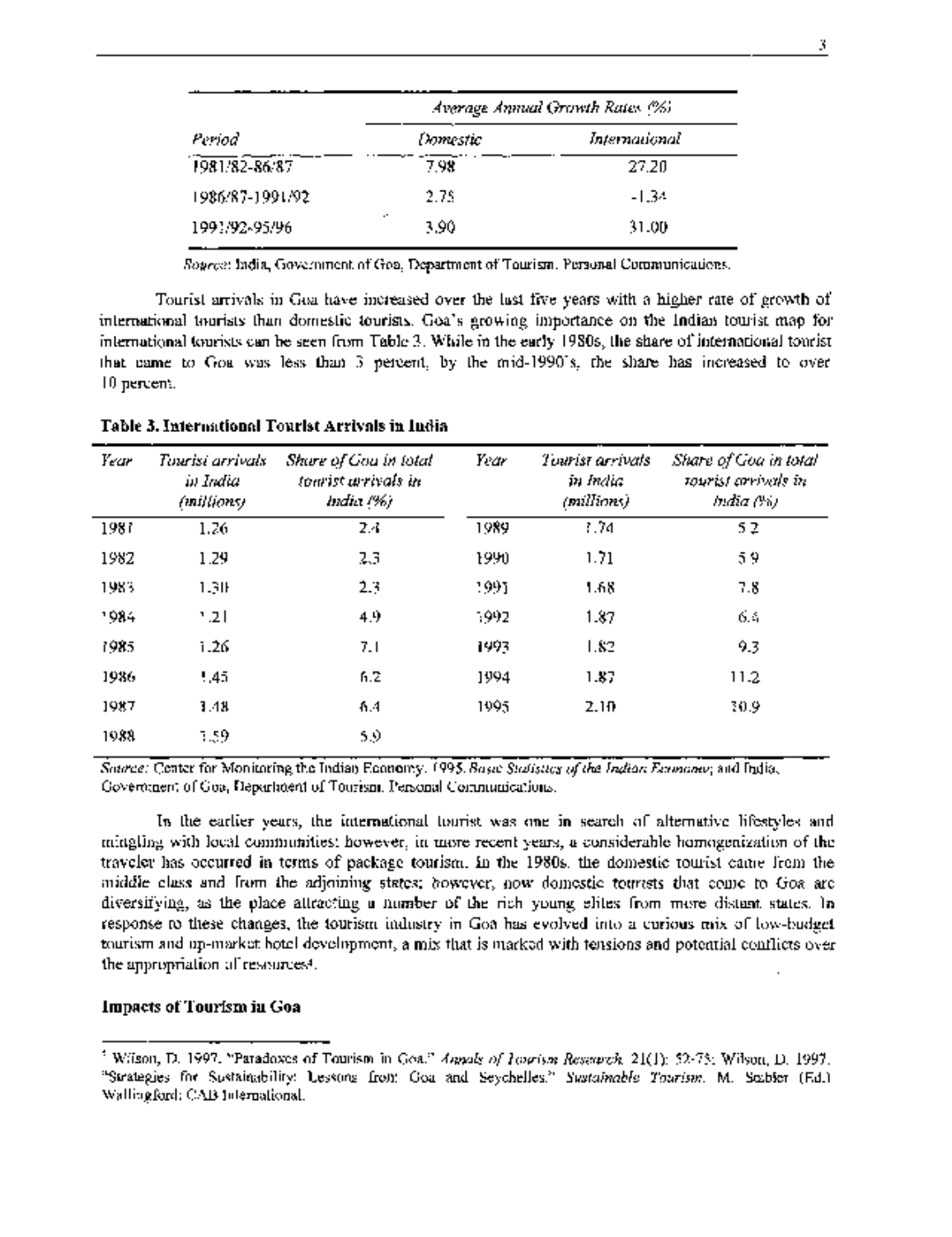4

Tourism development among policy-makers tends to be discussed in terms of the factors that are of concern to the national and the state governments. The discussion is very much economic in nature with some industry orientation and focuses on factors such as the revenues from tourism, the foreign exchange earnings, the employment created and the income generated5. The focus has always been on the implications of tourism development on the economy of Goa and on the relations among the various components of its tourism industry. The microlevel impact of tourism on the destination area irmmediately around it has been relatively less studied, if at all<sup>6</sup>. The impacts of such a large-scale, diversely interactive activity as tourism should be more inclusive of all components. Tourists travel to and from their destinations, are accommodated, fed and entertained. All these activities require extensive infrastructural networks and support services that may not remain limited to the geographical positions of a tourist's movements. Moreover, the effects result very much from the interactions among the tourists and the agents in the destination area.<sup>3</sup>

### *Economic Aspects*

The foreign exchange earning potential of the tourism industry is one of the main attractions for its support by national governments, while state governments are more concerned with its contribution to local income, taxes and employment. On an average, earnings in foreign exchange for the last three years were US\$43-57 million<sup>9</sup>. It is estimated that tourism contributes to around 13.7 percent of Net State Domestic Product; 7 percent of employment and 7 percent to state tax revenues. The money spent by domestic and international tourists is received by different segments of the industry which provide the supporting goods and services.

Tourist receipts can be classified into five categories: accommodation and food, shopping, internal travel, entertainment and miscellaneous items. Table 4 provides an overview of the distribution of expenditures among the five categories for international and domestic tourists.

Moreover, in 1992, about 90 percent of the domestic tourists who came to Goa spent less than US\$35 per capita per day. Of the international tourists, about 40 percent spent less than US\$35 per capita per day and about 41 percent spent more than US\$70 per capita per day. As mentioned earlier, however, this trend is changing today (Table 5). In the last few years indications are that the domestic tourist coming to Goa is increasingly from the more affluent segments of society, and the international tourist have increasingly been more of the inexpensive charter packages.

<sup>5</sup>See Kirloskar Consultants Ltd. 1994. *Report on Study of Tourism Industry in Goa.* December.

 $^6$  See the Indian Institute of Social Sciences (1989) for an attempt at studying socio-economic impacts.

<sup>&</sup>lt;sup>7</sup> Impact studies tend to treat destination areas as passive receipients of the impacts of tourism. This is however not so and the need to understand the procesees of interaction between tourists and host communities is crucial to an understanding of impacts.

<sup>8</sup> This figure is probably an underestimate, as it is a record of foreign currency converted in Goa; however, a considerable amount of foreign currency that is spent in Goa is converted at the first port of entry, typically Mumbai (Bombay) or New Delhi. If India's total foreign exchange earnings from tourism are considered and Goa is apportioned an amount based on the share of tourists that come to Goa, then the amount rises to around US\$115 million.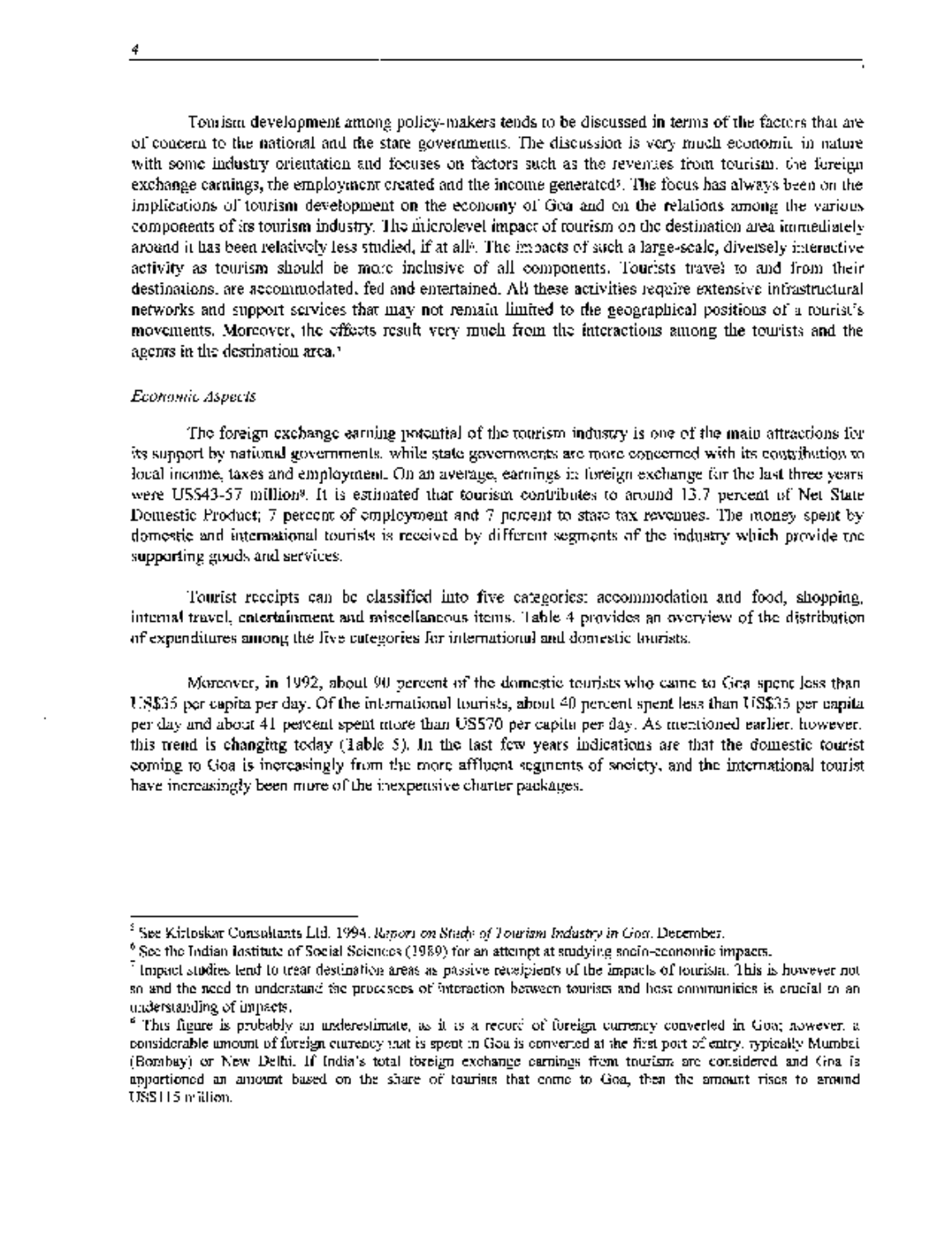| Categary                     | International Fourists<br>(%) | Domestic Tourists<br>(%) |
|------------------------------|-------------------------------|--------------------------|
| Accommodations and food      | 53.95                         | 58.ZU                    |
| Shopping                     | 24.84                         | 26.70                    |
| ٠<br>Internal transport      | 13.63                         | 10,40                    |
| <b>Entertainment</b>         | 2.61                          | 1.80                     |
| Miscellaneous expenses       | 4.97                          | 2.90                     |
| Average length of stay       | 9 days                        | 5 days                   |
| Total amount spent per visit | US\$590                       | USS110                   |

**Table 4. Distribution of Expenditures for International and Domestic Tourists**

*Source:* Kirloskar Consultants Ltd., 1994. *Report on Study of Tourism Industry in Goa* December.

| Type of<br>Jourist | Percentage distribution of daily expenditures<br>(US\$) |        |       | Average total<br>expenditures |      |                      |
|--------------------|---------------------------------------------------------|--------|-------|-------------------------------|------|----------------------|
|                    | -417                                                    | 17-34. | 34-51 | 51-69.                        | - 69 | per stay $(USS)^{2}$ |
| Domestic           | DJ.                                                     |        |       |                               |      | l 05                 |
| International      | 18                                                      | 22     |       |                               |      | 590                  |

**Table 5. Estimated Distribution of Expenditures and Distribution of Tourists in 1992**

Average length of stay for a domestic tourist is estimated to be 5 days; 9 days for an international tourist. *Source:* Kirloskar Consultants Ltd., 1994. *Report on Study of Tourism Industry in Goa.* December. Table 7.2.

These expenditures form the direct output of the industry. However, the industry buys goods and services from other sectors of the economy. This additional output produced through inter-industry spending is the indirect output of the industry and is normally estimated using multipliers. It is not quite clear how much tourism is actually benefiting the Goan economy as a whole because a large part of the goods required to support the tourism industry is brought from outside the state.

### Tourism: Food and Agriculture

Food and beverages comprise the largest component of the expenditure of domestic tourists (40 percent) and second largest component of the expenditures (accommodations being the largest), of the international tourist (20.5 percent). Increasing the amount of local food used in the tourism industry is a way of increasing backward linkages from tourism, involving the local community and therefore, moving toward more diversified and sustainable development. Yet, policymakers have not focused on strengthening the economic linkages between tourism and the food sector. The hotel food supply chain has not been studied in Goa and local surplus production from agriculture and fishing could be potentially integrated into this chain as an additional means to generate local income. However, a careful balance must be struck between producing for tourists' requirements and ensuring food supply at reasonable prices to the locals.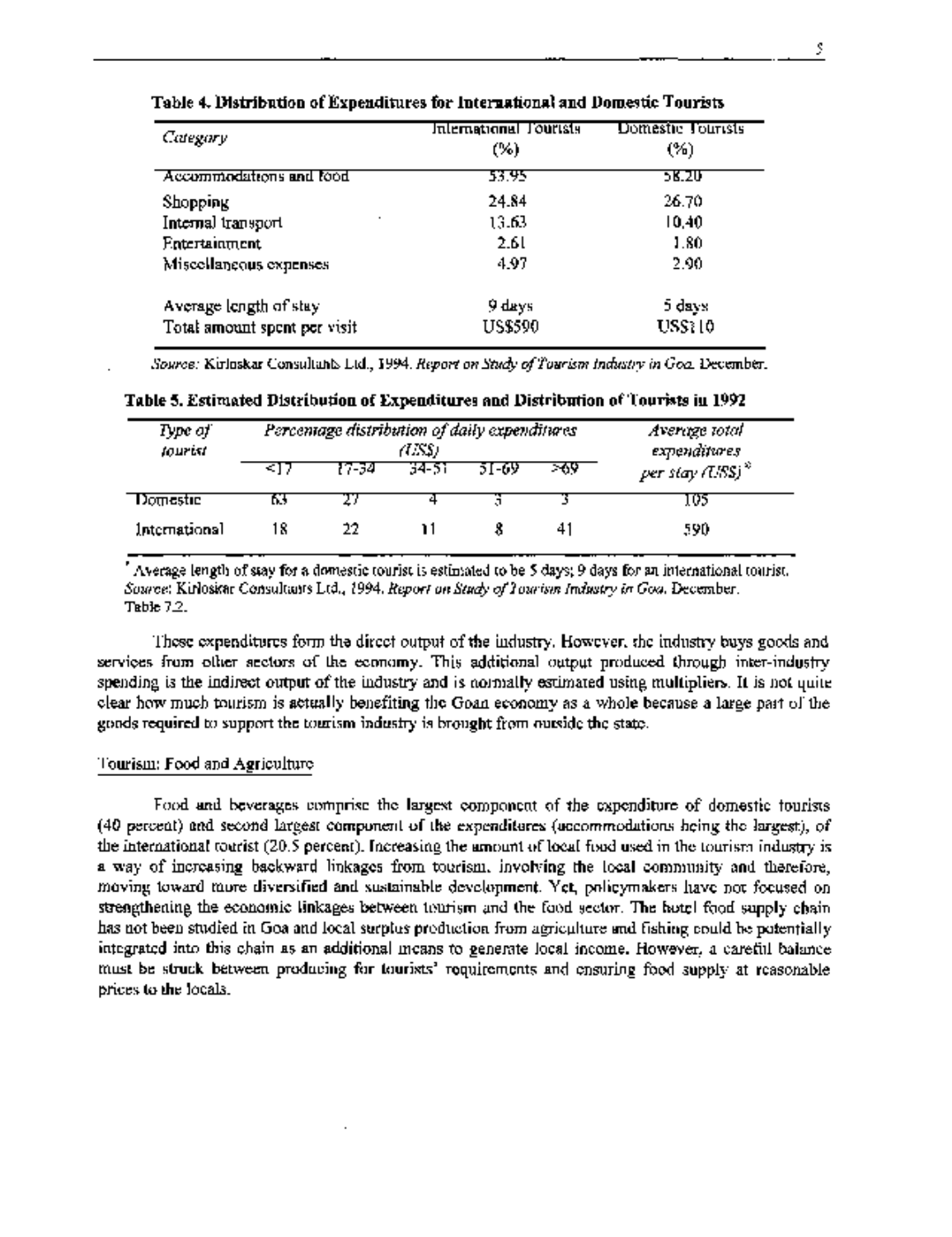### Regional Imbalances

As previously mentioned, most of the tourism development in Goa is concentrated in the four coastal stretches of Bardez, Salcete, Tiswadi and Marmagao. These areas are, similarly, the most developed regions of Goa, accounting for approximately 66 percent of Goa's Gross State Domestic Product (GSDP). They have dense settlements and are more developed in terms of infrastructural support services. About 70 percent of small-scale units, 78.5 percent of the capital investment in small industry and over 68 percent of the employment in this sector are found here. Historically, the region developed relatively faster than the rest of the state due to its coastal location, which provided easy access for sea trade and was attractive for settlement. There are a number of interesting locations with tourismr potential exist in the hinterland; however, very little has been done to develop them. Hence, there is a considerable imbalance between the coastal and the hinterland regions in infrastructural and other indicators of economic development.

### Investment in the Tourist Industry

Since tourism's acceptance as the primary avenue through which to develop, it has grown in scope to be comparable with mining, the only other industry in Goa. State expenditures on the tourism industry has doubled over a period of 10 years. Expenditures amounted to approximately Rs.15 million in 1986-87, and they grew to approximately Rs.30 million by 1996-97 (Table 6).

| Annual plan<br>٠     | Actual expenditures<br>(Rs. Millions) |
|----------------------|---------------------------------------|
| 1992-93              | 22.96                                 |
| 1993-94              | 25.93                                 |
| 1994-95              | 27.01                                 |
| 1995-96              | 29.25                                 |
| 1996-97              | 30.00                                 |
| EIGHT PLAN (1992-97) | 135.15                                |

**Table 6. Expenditures of the State on Tourism per Plan**

*Source:* India, Govermnent of Goa, Department of Town and Country Planning and Department of Statistics and Evaluation Department. Personal Communications.

Private investment also increased. If the investment per room by hotel category, which was estimated by Kirloskar Consultants 1994, investment in the hotel industry has risen from Rs.2.08 billion to Rs.3.25 billion in 1996, an increase of Rs. 1.19 billion in just 2 years. If the type of hotels that have been built over the last two years is analyzed, investment in starred hotels increased by 39.5 percent during this period while that in other hotels has gone up by 47.5 percent<sup>9</sup> . Tourism studies suggest that the financial performance of the hotel industry is poor compared to several other industries in the state although no evidence has been presenited to back this claimlo.

<sup>&</sup>lt;sup>9</sup>There are six categories of approved hotels in India ranging from one- to five-star deluxe. Approval ratings are granted by the Department of Tourism based on suitability criteria for international tourists. These starred hotels are required to maintain certain minimum standards of services and amneities.

**<sup>10</sup>** India Institute of Social Sciences. 1989. *Tourism in Goa: Socio-Economic Impacts.* New Delhi; Kirloskar Consultants Ltd. 1994. *Report on Study cf Tourism Industry in Goa.* December.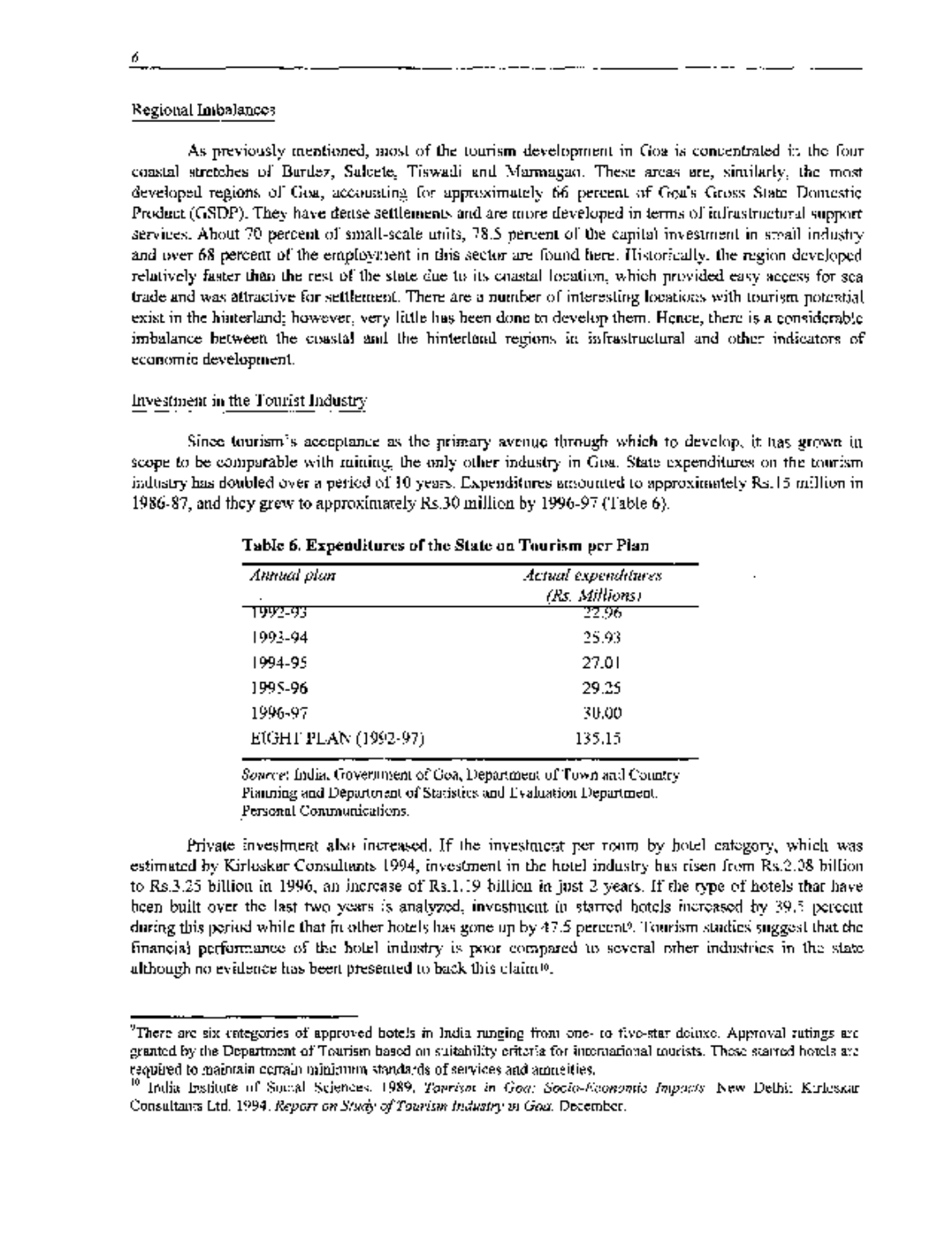From the statistics available and through observation, local participation in the tourism industry is high in terms of the number of small hotels and paying guest accommodations, yet the bulk of economic investment is concentrated in just a few hotels. Thus, using just the accommodation sector as a proxy for the tourism industry as a whole in 1996, almost half of all investment in the sector was in the hands of just four large hotels; the largest hotels together controlled 69 percent of all investment, and the balance was made up by smaller hotels.

### Seasonality of Income and Employment

The industry peaks and troughs: October-February being the good months and June-August being the lean months due to the monsoon. This seasonality requires the tourism industry to respond by adjusting the output in terms of the services it provides which affects hotels, restaurants and their employees. Because of the search and initial training costs that the employer faces, and because of the need to cater to sudden spurts of demand, a hiring and firing policy is not cost-effective to an employer'". The first reaction of employers is to keep labor, but reduce the work hours, a situation akin to holding inventories of labor in excess of demand. This strategy is supported by employing unskilled labor during the peak season, who are then laid off during the off season as the costs of hiring and firing unskilled labor are not high. A sample survey indicates that the highest seasonality of income (in terms of lower off season earnings) and the highest seasonality of employment (in terms of hours worked per week) are experienced by the smaller hotels<sup>12</sup>. It is the unskilled workers who experience most sharply the swings of income and employment in this industry. This is a social cost of the industry to which hitherto scant attention has been paid.

### *Social Aspects*

### Shifts in Population and Traditional Occupations

In the tourist belts of Calangute-Candolim in Bardez, a shift in the composition of the resident population has occurred to include a large number of migrants from the states of Karnataka, Rajasthan and Kashmir due to potential employment in the tourism industry. Most of these people are engaged in selling artisanal pieces, handicrafts and garments. It cannot be denied that tourism has also given a boost to local art and handicrafts; however, the commercialisation of such arts and crafts has resulted in a certain deterioration in their quality as they are being manufactured for bulk sale. At another level, Goan cultural practices are being used as tourist attractions, such as Carnival and Shigmo, which have been given a certain orientation to suit the demand of tourists. Much of the spontaneity of these practices has been lost<sup>er</sup>.

Moreover, some of the villages along the coasts have become very tourist-oriented and thus, shifted away from their traditional occupations. A couple of decades ago, these villages were predominantly fishing- or agricultural-oriented. Tourism has increased land prices and encouraged locals to sell their land, thereby sharply increasing the competition for land in the tourist belt. It can be argued that tourism has accelerated the decline of agriculture in Goa, by providing a viable alternative for the lateral transfer of investment capital, land, and labor by the locals. In the tourist belt, land conversion

<sup>11</sup> D'Douza, *E.* 1997. *Economy and Institutions: Essays on Goa.* Bombay: Himalayan Publishing House.

<sup>12</sup>ibid.

**<sup>&#</sup>x27;3** ibid.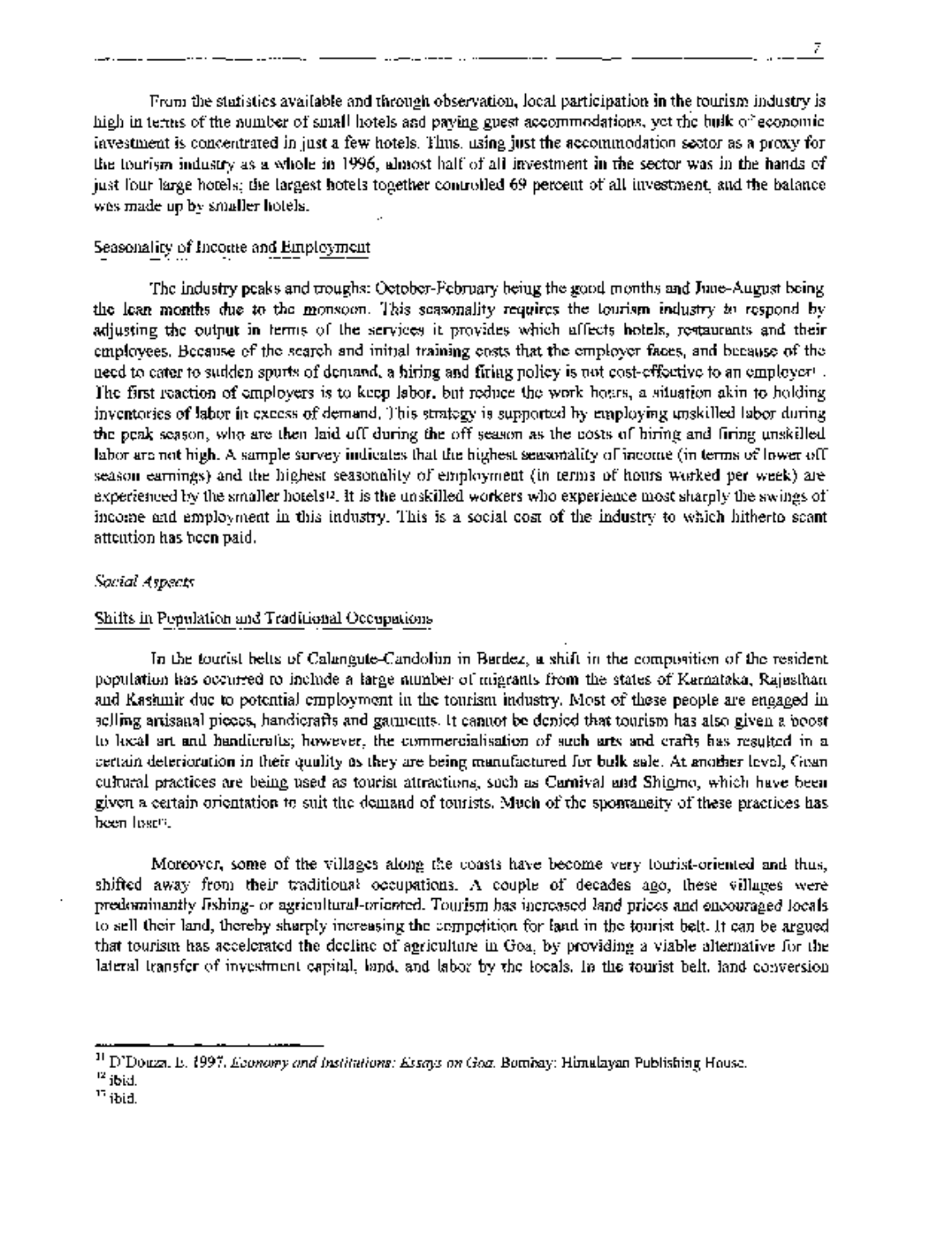from agriculture to non-agriculture uses has occurredl4. In the fishery sector, while fishermen do not always compete with tourists for shore space, there are instances on the Goan coasts where traditional fishing operations have been constrained by lack of shore space. In some areas, fishing ports and the houses of fishermen have been dispilaced by resort development.

Economic forces are driving social forces here. On the one hand, expectations of higher returns, from the sale of land to builders and/or from hiring out houses to tourists rather than from actively engaging in agriculture or fishing are creating incentives for shifting occupations. On the other hand, social forces are at work in the sense that tourism provides locals with an opportunity to keep their women at home rather than have them till the soil or sell fish in the market. This is perceived as a movement upwards for the locals, and a factor that cannot be ignored in the dynamics of the intersectoral movement of land and labor. Often large tourism development projects require the displacement of some of the original inhabitants of the area. Some of those displaced by present projects, chose to invest their compensations in capital assets, e.g., taxis, and have become to a degree upwardly mobile in an economic sense. However, there are others who due to their initial circumstances are unable to move along the same path, and instead become marginalized, having to replace self-employment for menial jobs in the very resorts that have displaced them. The issue of income distribution needs to be examined.

### Impacts on the Goans' Sense of Community

One of the impacts of tourism on the Goan community is the "creeping expropriation" felt by the locals. This feeling of being pushed out arises from the fact that starred hotels have effectively gained control over beach resources, which locals have used for generations, and are selling access to them at a price. The area that is available to them as commons is increasingly reduced and overpopulated, causing the locals to avoid the beaches as a whole.

Consequently, the growth of tourism in Goa has been accompanied by strong anti-tourism activism'5. Much of this activism has been targeted at: international tourists; unplanned growth; the use of state machinery to promote tourism, which is perceived as distorting the image of Goa and Goan society, the violation of regulations by the hotel lobby; the overdevelopment of the coastal strip; the preferential access to resources, which large tourism projects are able to get relative to small projects and local communities; the impact on local society from exposure to drugs, aids and more recently, pedophiles16. The bottom-line is that there has been little involvement of the public in the policy decision-making process resulting in a strong sense of alienation about decisions that are affecting the lives of the local community.

### *Environmental Aspects*

Coastal zone environment is particularly fragile and can be divided into two areas: the marine part and the land part. For the purpose of this discussion, coastal waters, bays, backwaters, creeks, tidal inlets, and estuaries are considered as components of the marine part of the coastal zone. The sandy

<sup>&</sup>lt;sup>14</sup> While conversion of agricultural land to non-agricultural is prohibited by law, the Government of Goa has granted leniency in certain circumstances given the high price of land and the demand for housing.

<sup>&</sup>lt;sup>15</sup> The most prominent groups are Jagrut Goenkaranchi Fauz (JGF), Citizens Concerned about Tourism (CCAT), Saligao Nagrik Samiti and the Goa Foundation.

<sup>&</sup>lt;sup>16</sup> This critique is found in the various publications of the aforementioned groups, was reported in local newspapers and more recently, is summarized in the Master plan for Tourism in Goa: Statement of Objectives and Recommendations, 1997, submitted to the govermnent by five NGOs. Also see, Alvares (1993) for an environmental critique of tourism in Goa.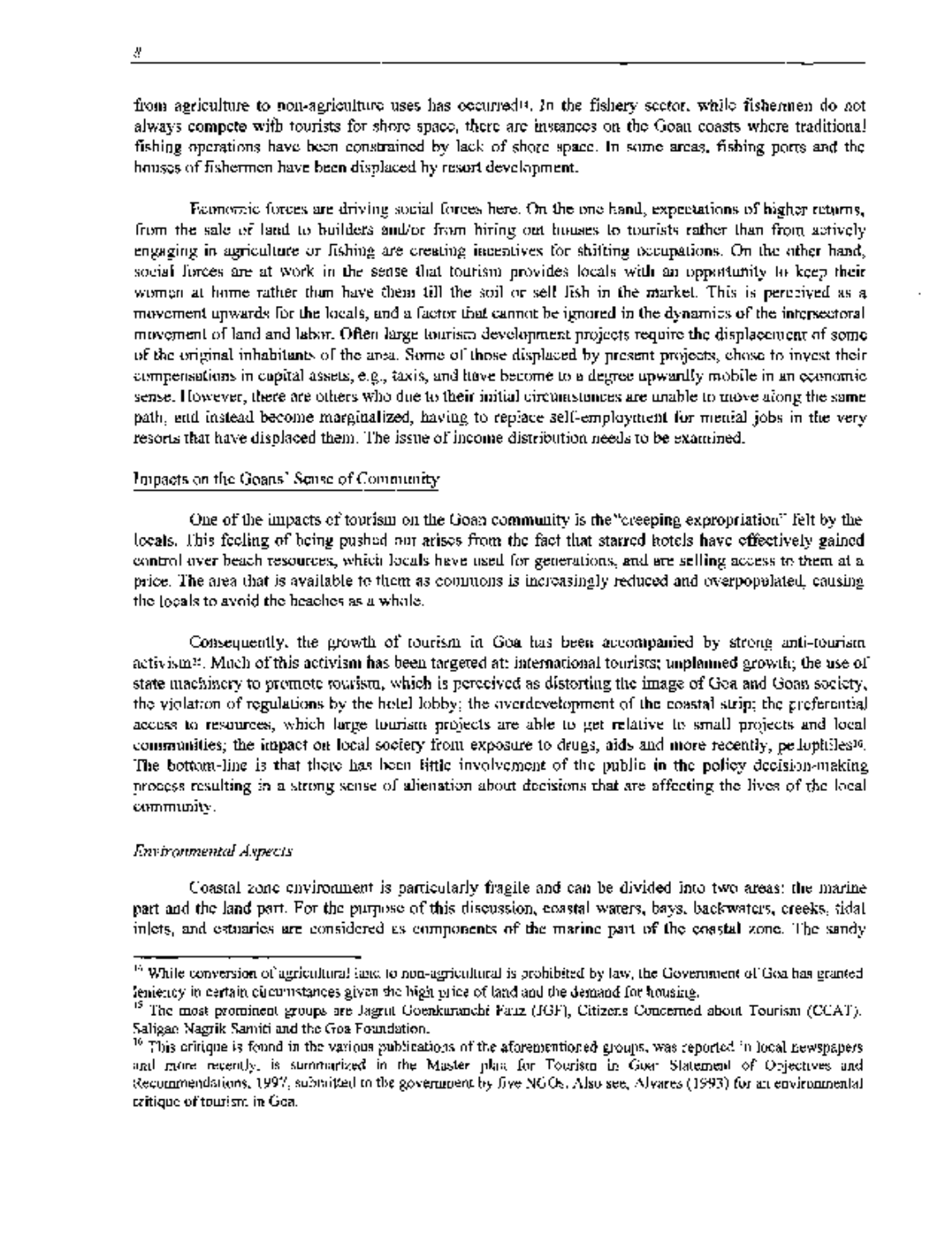beaches along with two dunes (one which runs along the seashore, and another that runs parallel but about 100 to 500 meters away from the seashore) and their vegetation are considered components of the land part. In between these dunes there lies a sandy plain, which acts as a buffer zone between the main land and the sea.<sup>17</sup>

### Impacts to the Marine Part of the Coastal Zone

The marine part of the coastal zone provides many functions and in the present context are:

- . To support marine flora including subtidal varieties, such as mangroves. The mangrove ecosystem itself serves as a habitat for diverse types of species of birds and marine biota, in addition as the protection of the coastline from erosion, tides and stormsl<sup>8</sup> .
- \* To support a wide variety of marine organisms including mammals. The marine organisms among themselves form a very intricate, well-established food chain starting with the chemical constituents of sea water called nutrients.
- To function as a natural thermostat which balances the climate on the subregional, regional and global scales.
- To disperse riverine load effectively in near-shore regions.

Most of the above functions are interactive in nature. In the coastal current movement, the most important force is the tidal cycle, which drives the sea water along the shoreline, bays, creeks and upstream through the mouths of rivers and estuaries. Other important forces are the near shore and riverine, or estuarine currents. All these currents carry natural sediment load and any other marine discharge, resulting from manmade activities, and deposits them at a site defined by an equation containing parameters, such as current velocity, counter currents, topography of the seabed or riverbed and other oceanographic factors. The transportation capacity of the currents has to be understood in terms of its effect on marine biota. For example, a rise of a few degrees in temperature of a sea water body would adversely effect species occurrence and predominance among biota, which in turn could influence other life forms. Also, a sudden appearance or disappearance of a species due to anthropogenic factors may cause stress in other species. Given the interactiveness and complexities of the coastal environment, any developmental activity should to be preceded by the Environmental Impact Assessment studies to forestall environmental degradation.

The following impacts on the marine part of the coastal zone have been observed while surveying the ecosensitive coastal areas of Goa. They have been represented in a flowchart in the Annex. The work was carried out by National Institute of Oceanography on request from the Ministry of Environment and Forests, Government of India, in August/September, 199619.

Loss of mangroves: Thick mangroves on the outskirts of Panaji, at Sao Pedro near  $\blacksquare$ Old Goa, around Talpona backwaters and at innumerable other locations are being reclaimed. In addition to the biological impacts of the loss of mangroves, the tidal

<sup>&</sup>lt;sup>17</sup> Lobo, U. 1988. "Environmental Aspects of Silica Sand Mining from Coastal Sand Dunes." *Earth Resources for Goa 's Development,* pp. 521-523.

<sup>18</sup>Jagtap, T.J., V.S. Chavan and A.G. Untawale. 1993. "Mangrove Ecosystems of India: A Need for Protection." *Ambio.* v 21, pp. 252-254.

<sup>19</sup> National Institute of Oceanography. 1996. *Comments on the Coastal Zone Management Plans of Goa.* Report submitted to India, Ministry of Environment and Forests. New Delhi.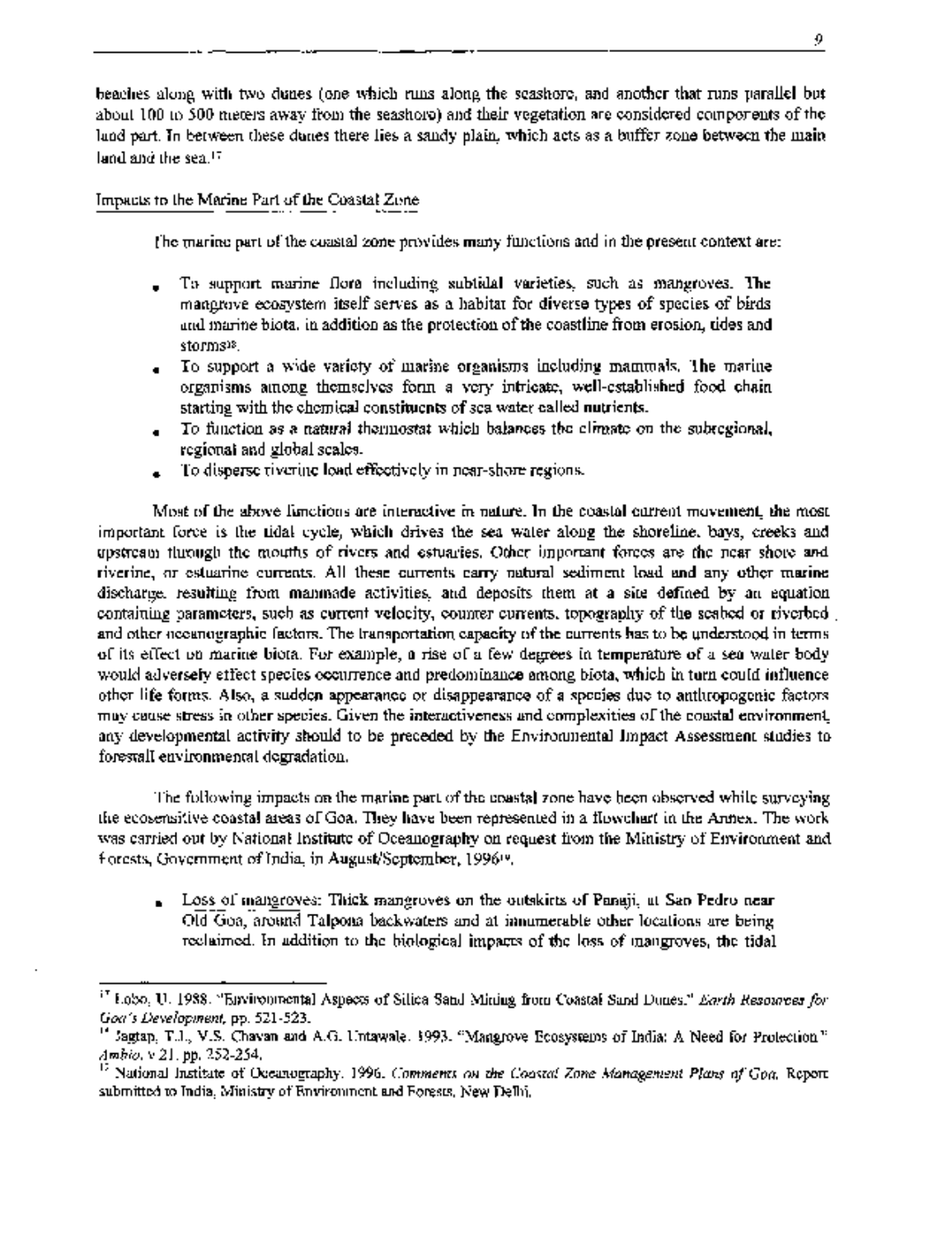waters could flood the surrounding coastal areas causing erosion and thus opening the estuarine banks to storm surges $\mathbb{Z}_2$ 

\* Reduced *fish* catch and, species: A steady decrease in the total annual fish catch has been observed in Goa. The catch has declined from 105.44 thousand tones in 1993-94 to 101.90 in 1994-95 and in 1995-96, to 87.82 thousand tones". More specifically, at Sancoale-Chicalim Bay, the decrease in production of certain variet: es of shellfish and crabs, both local delicacies, is believed to be due to the land reclamation of mangrove swamps and to the construction of roads to the Sao Jacirito Island and at Talpona. More generally, one or more of the following factors may be responsible for the reduction in fish catch:

a) Unscientific fishing practices: These can include the use of nets with a mesh size smaller than permissible during spawning periods and the fishing beyond sustainable yields. These practices are pursued due to high demand for fresh seafood in the market.

b) Loss of spawning grounds: Reasons for this could be mangrove deforestation, land reclamations and siltation. Short-term economic gains from the development of these areas is obviously preferred over the long-term benefits of the conservation of ecology.

c) Introduction of anthropogenic material: Any disturbance at any step in the marine food web may inadvertently affect other species. The introduction of untreated sewage and waste to the environment would give rise to toxic algal blooms wiping out many species<sup>22</sup>. Increased turbidity and sedimentation can also affect the benthic communities.

- Frosion: Dispersion of sediment load at any given point depends upon a number of parameters related to marine currents. Any activity which causes disturbances in these parameters, could alter the sites of deposition and result in erosion, accretion or siltation and changes in the ecology of that area, such as land reclamations, the extraction of sand or the construction of jetties23. Consequently, there are a large number of cases where coastal stretches have been subjected to the forces of erosion. Prime examples are Campal and Caranzalem near Panaji, Palolem, Agonda and many other places, where a considerable amount of construction activities have occurred24.
- Accretion/siltation: Accretion and siltation is occurring. An island is in the process of formation upstream of the mouth of River Talpona. Due to sand bar formation at t:he

<sup>20</sup>Field, C. 1995. *Journey amongst Mangroves.* International Society for Mangrove Ecosystems. Okinawa, Japan: John Witzig and Company, p. 140.

<sup>21</sup>*The Navhind Times.* 1997. "Goa's Fish Catch Shows Down Trend". 29 March.

<sup>22</sup>Madhupratap, M. and A.H. Parulekar. 1993. "Estuarine Biology and Management." *Environmental Impact on Aquatic and Terrestrial Habitats,* pp. 215-226.

<sup>23</sup>Carter, R.W.G. 1998. *Coastal Environments-An Introduction to Physical, Ecological and Cultural Systems of Coastlines,* London: Academic Press, pp 607; Nordstrom, K.F. 1994. Developed Coasts. *Coastal Evolution-Late Quaternary Shoreline Dynamics.* R.W.G. Carter and C.D. Woodroffe (Eds.) London: Cambridge Univeisity Press, pp. 477-5 10.

<sup>24</sup>Lobo, U. 1988. "Environmental Aspects of Silica Sand Mining from Coastal Sand Dunes." *Earth Resources for Goa's Development,* pp. 521-523.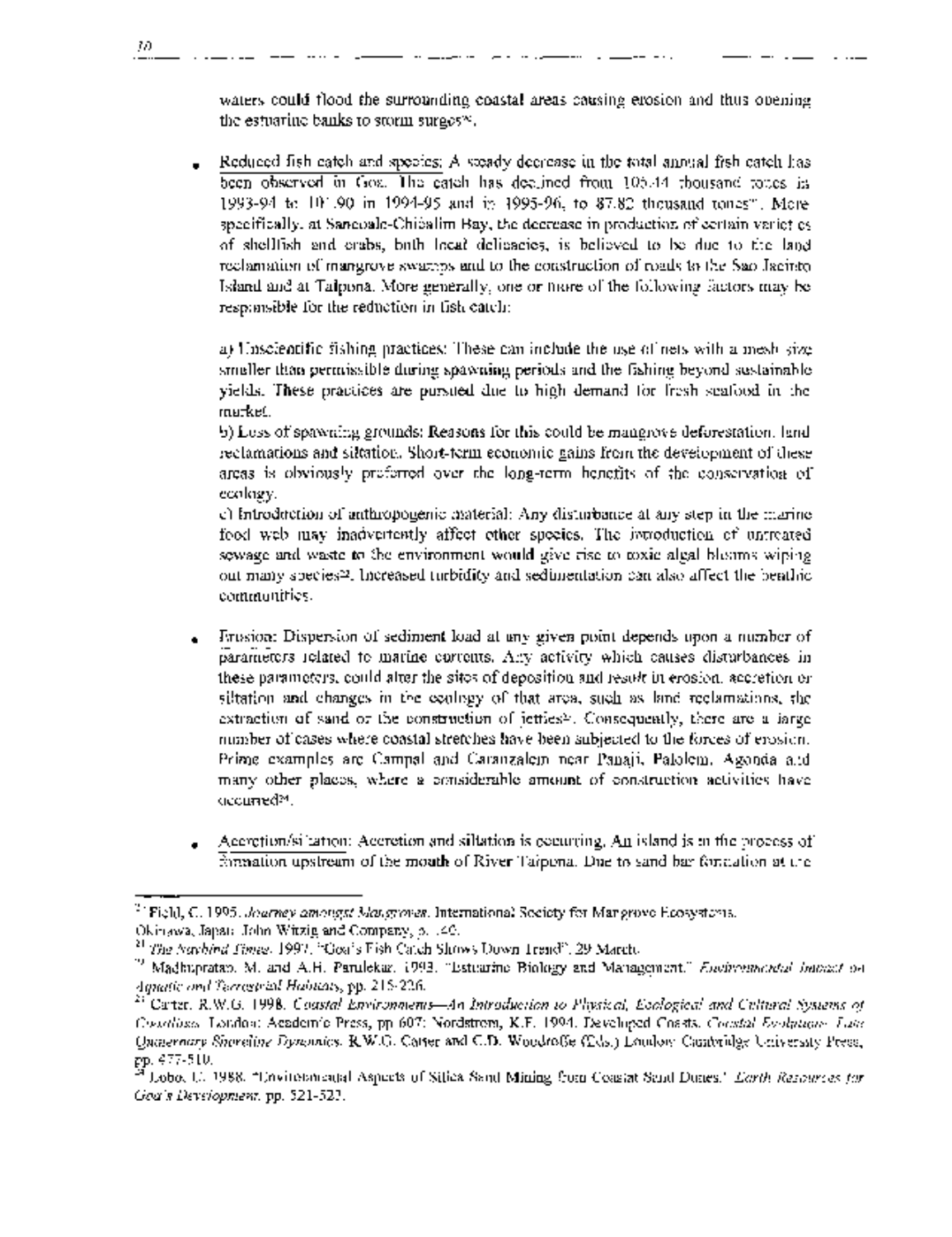mouth itself, which has been more pronounced in the last few years, the river is navigable only during high tides. In addition, local fishermen have noted siltation in the river bed. All these observations suggest disturbances in the natural sediment load dispersion patterns in the River Talpona.

### Impacts to the Land Part of the Coastal Zone

The land part of the coastal zone mainly comprises sandy areas along with the dunes and its vegetation cover. This part provides the following functions:

- To protect the coast from the forces of the oceans,
- To replenish the sand on the beach that is carried away by the sea,  $\bullet$
- To gather the sand that is blown landward by the wind with the help of dunes and its ٠ vegetation, and
- \* To serve as habitats for numerous organisms, including turtles.

Sandy areas are also used for tourism development:

- To mix the sand with cement for construction purposes, and
- \* To develop the land.

All along the coastlise of Goa, for example, between Chapora and Sinquerim in Bardez<sup>25</sup>. Caranzalem and Miramar in Panaji, Salcete Coast in Central Goa and in Galgibaga, Talpona, Palolem in South Goa, there has been a boom in construction activities, most of which are for tourism or for associated purposes. To make space for and to use them as a component of centent for construction, sand is being extracted in substantial amounts. When the environmental functions are weighed against the economic services that sand performs, the fact that the former are not priced, tilts the demand in favor of the economic user-groups. There is need to quantify and monitor such sand losses and their ecological impacts.

The following impacts have been observed on the coastal stretches of Goa due to development activities:

Loss of sand dunes: Sand dunes have borne the brunt of construction activities along the coastal stretches of Goa26. Anjuna and Baga-Calangute-Candolim stretches in North Goa, and Salcete beaches comprising Betalbatim, Colva, Varca, Cavelossim and Mobor in central Goa, were the first beaches to lose their dunes. Our survey showed South Goa to be the next in line as in Galgibaga, two dunes, 10 meters high, have already been flattened into plateaus at half the heights to make way for construction.

**<sup>25</sup>**William, A. 1997. "Burgeoning Construction May be Epitaph to Queen of Beaches." *The Navhind Times.* 4 March, p 1.

<sup>2</sup>Lobo, U. 1988. "Environmental Aspects of Silica Sand Mining from Coastal Sand Dunes." *Earth Resources for Goa's Development,* pp. 521-523;Mascarenhas, A. 1990. "Why Sand Dunes are Needed." *The Herald.* 21 December, p. 4; Mascarenhas, A. 1996. "The Fate of Sand Dunes of Goa." *Voices for the Oceans.* Intemational Ocean Institute of India, p. **1 1 1.**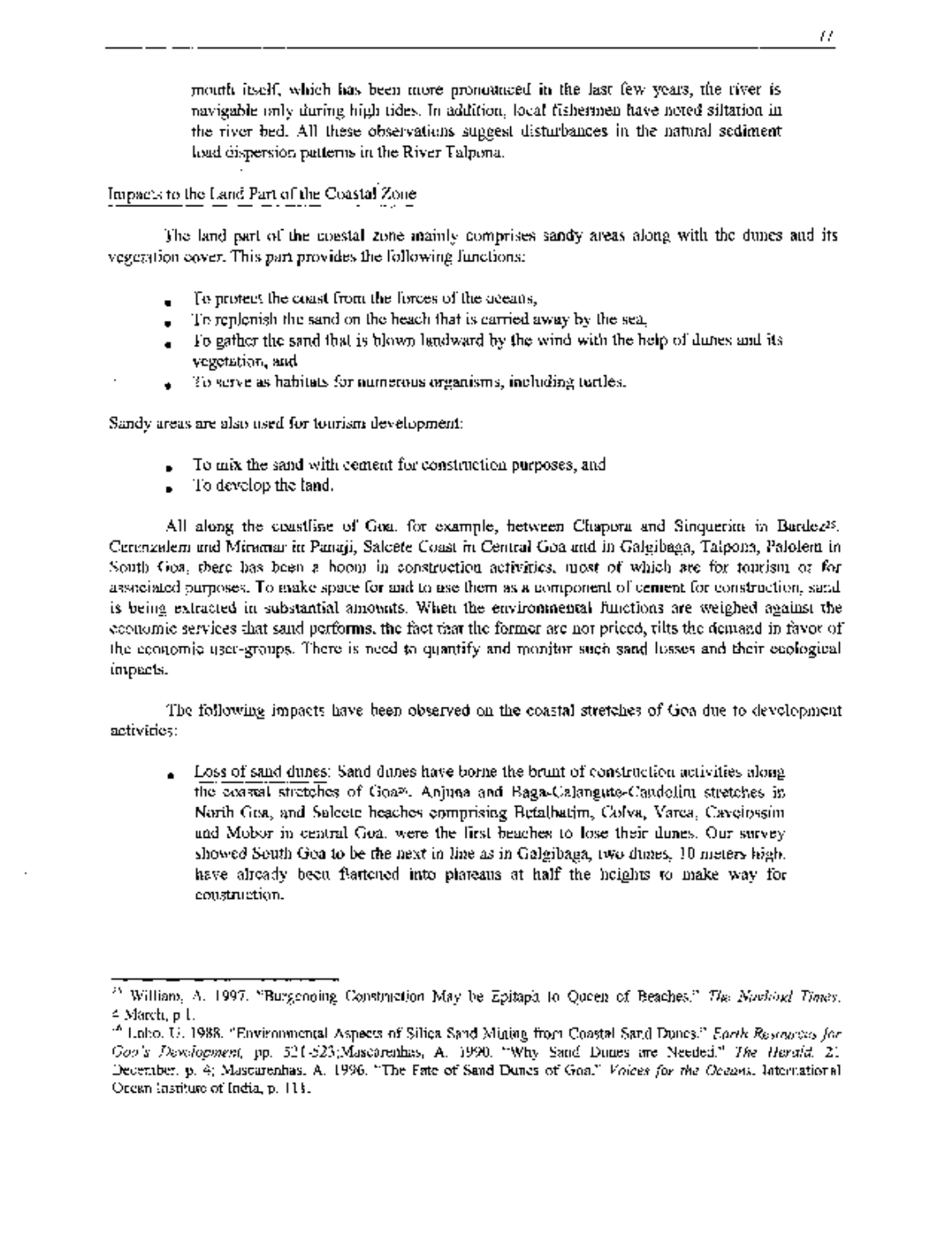- Endangered species: Four species of turtles have been reported to frequent the beaches at Morjim, Miramar, Bogmalo and Palolem, covering almost the entire stretch of the Goan Coast<sup>27</sup>. The "Save The Turtles" campaign of the Goa-Foundation, a local Non-Governmental Organization, carried jointly with the Forest Department of the Government of Goa, reported that the number of sea-turtles visiting their nesting sites on different beaches in Goa particularly in Morjim, is steadily decreasing<sup>2s</sup>.
- \* Tidal ingress: The ceaseless mining of sand and sand-dunes have effectively razed gentle slopes of sand which stop the tides from rushing further on the shore. The consequent tidal ingress has reduced the area of beach at different places, such as Miramar in Panaji, Baga-Calangute-Candolim-Sinquerim stretch and Anjuna in Bardez, and in Salcete and Mormugao on the north and central coasts of Goa.

### Impacts of Recreational Activities

Recreational facilities affecting the coastal environment are generally, but not limited to, those related to upscale tourist activities. These are:

- Swimming pools: The water for this is invariably drawn from subsurface aquifers. The withdrawal of large emounts of ground water in a limited area can be detrimental to the water table of the region, particularly since it is a source of drinking water. Additionally, some parties owning wells with a good underground stream of fresh water sell their water at Rs.100 (US\$2.5) per 500 litre tank to fill these swimming pools. Consequently, the groundwater levels in some coastal areas is decreasing and is frequently accompanied with salt water intrusions. The manifestation of sea water intrusions in the form of salt water in wells along the coastal belt from Chapora to Aguada has been observed in coastal aquifer studies29.
- \* Water sports: Motor boats used in shallow coastal waters continuously disturb the habitats of endangered species and other marine life. Moreover, they tend to degrade water quality by the discharge of oil and grease.
- Heach driving: Tourists regularly drive on the beaches during low tide. Concrete ramps have even been constructed to take the vehicles on the beaches such as at Palolem.
- \* Beach accommodations: In the initial states of tourism in Goa, beach shacks became popular due to their small numbers, economical rates and simple decor; however, after several decades, these structures crowd the shorelines without any comfortable space among them, and they lack ecofriendly toilet facilities and proper refuse

*12*

<sup>27</sup>Gramopadhye, A. 1997. "Earth Day Special: Think Big." *The Herald.* 21 April, p. 8.

**<sup>28</sup>***The Navhind Times.* 1997. "Sea Turtles on the Run as Humans Take over Beaches." Feb. 20, p 1.

<sup>29</sup>Kalavampara, G. 1994. *Preliminary Assessment of Salt Water-Fresh Water Interface between Fort Aguada and Candolim Coast, North Goa.* Msc. thesis. Goa University, p. 71; Carneiro J. R.L. 1996. *Use of Hydrochemical Techniques for Detection of Sea Water Intrusion in Coastal Aquifers between Fort Aguada and Fort Chapora, North Goa.* Msc. Thesis. Goa University, p. 130.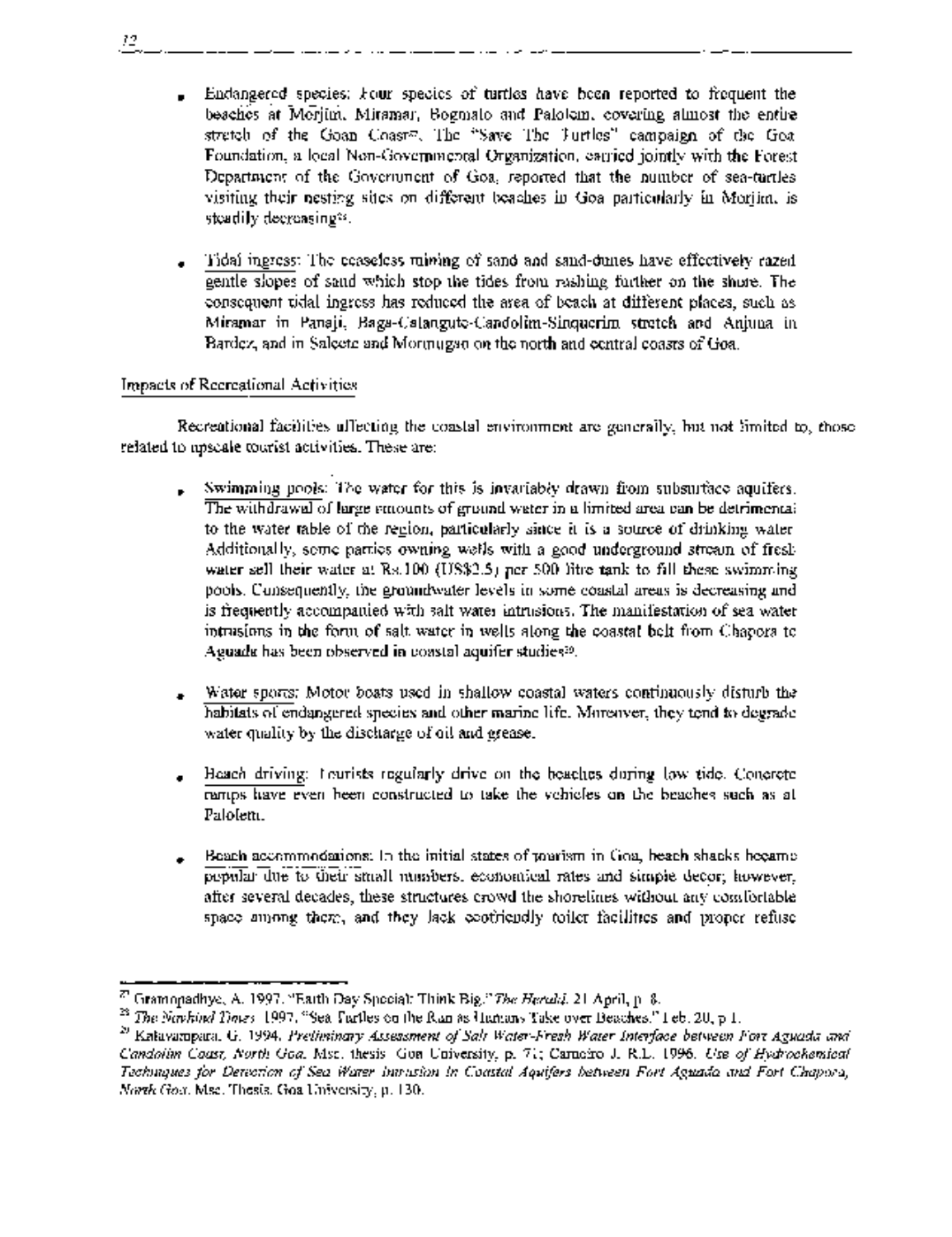collection, all of which often result in waste invariably find its place in the coastal waters.

- Sanitation: Goa lacks modern treatment and disposal systems for both sewage and garbage. Even the internationally famous beach stretch of Baga-Calangute-Sinquerim, does not have rudimentary toilet facilities. Tourists, locals, shop owners and the hordes of migrant laborers, who are employed by construction companies along the beaches, have no other option than to use the beaches to answer the call of the nature.
- Beach litter: Plastics are among the very serious problems in a number of Goa's beaches, and an action plan is urgently needed to mitigate the problem<sup>30</sup>. Both the last mentioned problems could be solved through improved enforcement of regulations and infrastructual improvements.

### Impacts of Expanded Transport

Even though tourists in Goa are almost exclusively accommodated in coastal areas, they arrive and depart Goa by some kind of transportation operating in other areas of the state. While the air and sea travel would cause negligible damage to the environment in broad terms, motor vehicles cause air pollution by their uncontrolled exhaust fumes.

Also, the alignment of the Konkan Railway has broad reaching environmental impacts. The laying of the tracks for the railway in Goa, especially through wetlands and tidal marshes at Maxem and between Bali and Mayem along with numerous bridges on the Mandovi-Zuari estuarine fronts, has been done without proper hydrodynamic and geomorphological studies31. The gigantic embankments, several kilometers long, supporting the rail lines along the lowlands of Goa have lead to substantial alterations in physical, chemical, biological and geomorphological setups. Blocking, diminuting or increasing the tidal flow has resulted in a major redistribution of sediments giving rise to erosion/deposition or deposition/erosion with conspicuous changes in shorelines or near-shore realms. Mangrove swamps have been destroyed; tidal regimes disrupted; paddy fields flooded, and the embankments are sinking due to soft underlying strata <sup>32</sup>. A comprehensive analysis of the environmental impacts of the Konkan Railway alignment is needed to study such questions as the following. Is the siltation taking place in the backwaters and estuarine regions of Canacona in South Goa due to river runoffs carrying haphazardly dumped material from the digging out of the railroad? To what extent has the Konkan Railway Alignment through ecosensitive areas contributed to the environmental degradation of estuarine/coastal areas of Goa? In board terms, factors other than tourism could be responsible for the observations made above, but the contributions of the tourism industry in all these situation should be identified given the criticality of the coastal environment demands.

### **Tourism Policy**

<sup>30</sup>Alvares, C. 1993. "Fish, Curry and Rice: A Citizen's Report on the State of the Goan Environment." *Ecoforum.* Goa, p. 260; William, A. 1997. "Garbage, Vendors Turn Idyll into Nightmare." *The Navhind Times.* 3 March, p.1. <sup>31</sup>ibid.

<sup>32</sup>Alvares, C. 1993. "Fish, Curry and Rice: A Citizen's Report on the State of the Goan Environment." *Ecoforum.* Goa, p. 260; Gadgil, M. and S. Chandran. 1993. "Konkan Lessons-A Railway Project and the Environment." *Frontline.* 26 March, p. 62; Mascarenhas, A. 1992. "Our Estuaries in Peril." *The Herald.* 20 April, p. 4; Mascarenhas, A., K. Sawkar and O.S. Chauhan. 1997. *The Coastal Zone of Goa: Then and Now.* Abstract 49. *Seminar on Coastal Zone Environment and Management.* Mangalore University, 12-14 February, pp. 50-52.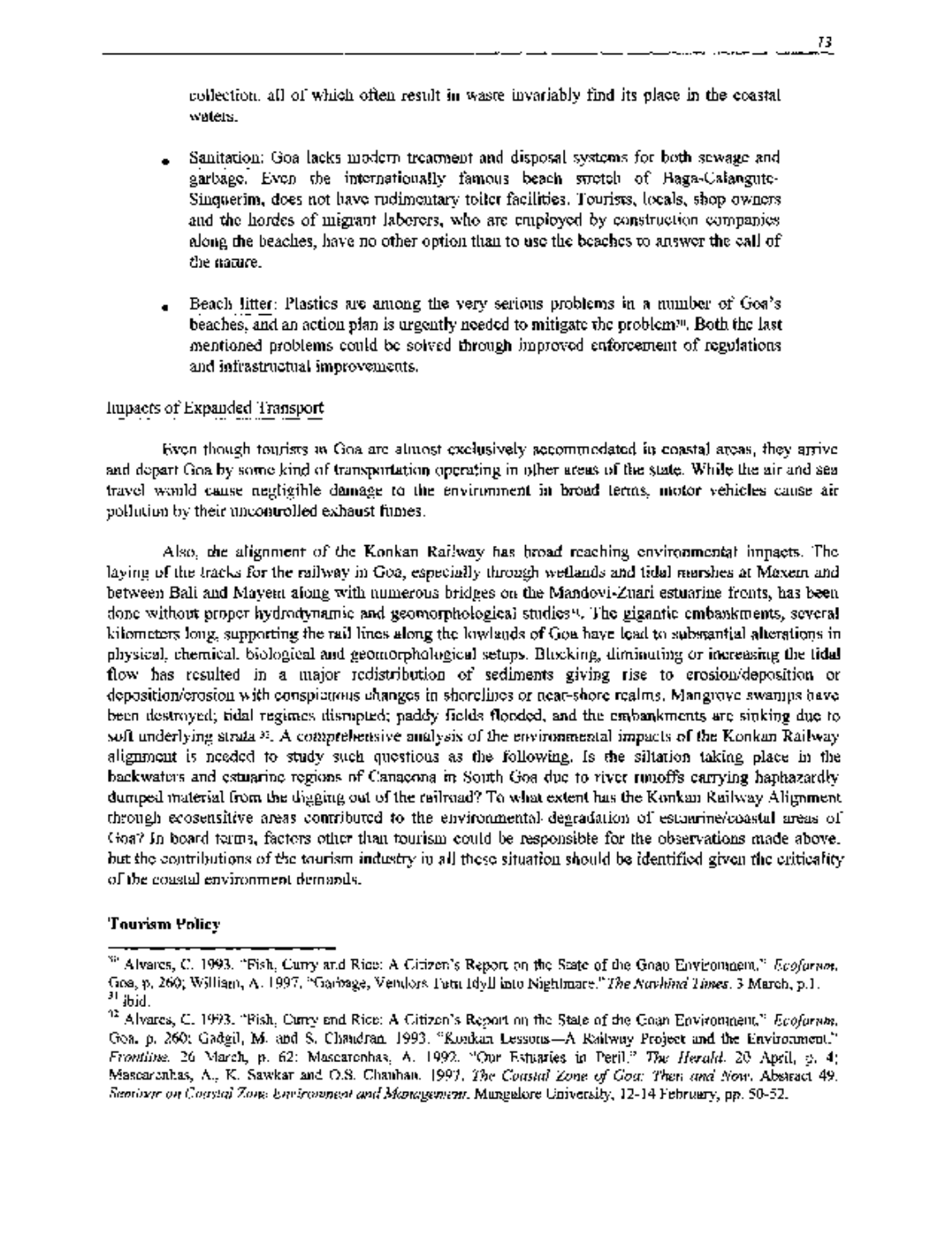In the wake of the report, "Our Common Future", by United Nation's Commission on Environment and Development in 1983, India passed its own Environment Protection Act in 1986. This was followed by a Notification in February 1991, inviting the governments of India's coastal states and union territories to prepare Coastal Zone Management Plans for their respective territories. The much publicized Rio Summit in June 1992, along with Indian environmental norms, started a land race for coastal development regardless of the laws, regulations and conventions in vogue. The land race got started probably because the coastal resource users experienced inertia in the implementation of various legislation on the part of the authorities.

It seems increasingly clear that (i)despite several important pronouncements and regulatory mechanisms in place, local planning does not always adhere to guidelines and regulations and (ii)where it does adhere, planning and development regulations have been observed in the breach. Thus, the Government of Goa, in October 1938, published its Regional Development Plan, anticipating, among other activities, the growth of tourism by 2001 A.D. In this plan, a strategy is outlined<sup>31</sup>:

*"[The] location of new beach resorts should be considered not only from point of view of land availability but also from the consideration of beach resource ecology, based on the Environmental Assessment St'udies. Further, spreading thinly on all available sandy beach stretches from Tlerekhol/Arambol in the north to Betul/Agonda in the south is not advisable from the standpoint of conservation of resources both natural and man-made. Instead, it is suggested that beach-head developments at certain selected centers should be encouraged. "*

Despite these admirable commitments toward conservation and the protection of the coastal environment and ecology, the Regional Development Plan for Goa 2001 A.D. does not contain any reference to the "no development zone" of 200/500 meters from the high-tide line along the seashores, which had been much debated around the country in the early 1980s; nor does it mention the Environment Protection Act of 1986 of the Government of India34. Moreover, the Coastal Zone Management Plans, prepared by the Department of Town and Country Planning of Goa in 1995 and 1996 for approval by the Central Government, actually recommend tourism-related development for almost the entire length of the Goan coastline, barring only a few places, which contradicts the Department's own guidelines.

The current policies and relaxed enforcement thereof have led to the haphazard and uncontrolled growth of townships. Places like Calangute and Candolim in Bardez and Colva in Salcete have become over commercialized and haphazard in their development pattern. These areas have a number of unauthorized constructions, which have paid little heed to local planning rules, infrastructural supports or aesthetics. During the 1980s and the early 1990s, the lure of catering to tourists especially, international tourists and the hope of making rapid profits have led to considerable investment in resorts and apartments. Today there are signs of over investment, this is spreading a price war<sup>25</sup>. When a certain location is to be developed as a prominent tourist area requiring extensive infrastructural and other support services, it gets developed as a small township. This increases its real estate value manifold,

<sup>33</sup>D'Souza. J.A. *et. al., 1988. The Regional Plan for Goa, 2001 A.D.* India, Government of Goa, Department of Town and Country Planning, October, p. 108.

<sup>&</sup>lt;sup>34</sup> India, Ministry of Environment and Forests. 1991. The Gazette of India. Notification: S.O. No. 114 (E), February 20.

<sup>35</sup>Wilson, D. 1997. "Paradoxes of Tourism in Goa. *Annals of Tourism Research. 21* (1), pp. *52-75* and Wilson, D. 1997. "Strategies for Sustainability: Lessons from Goa and Seychelles" in *Sustainable Tourism.* M. Stabler (Ed.) Wallingford: CAB International.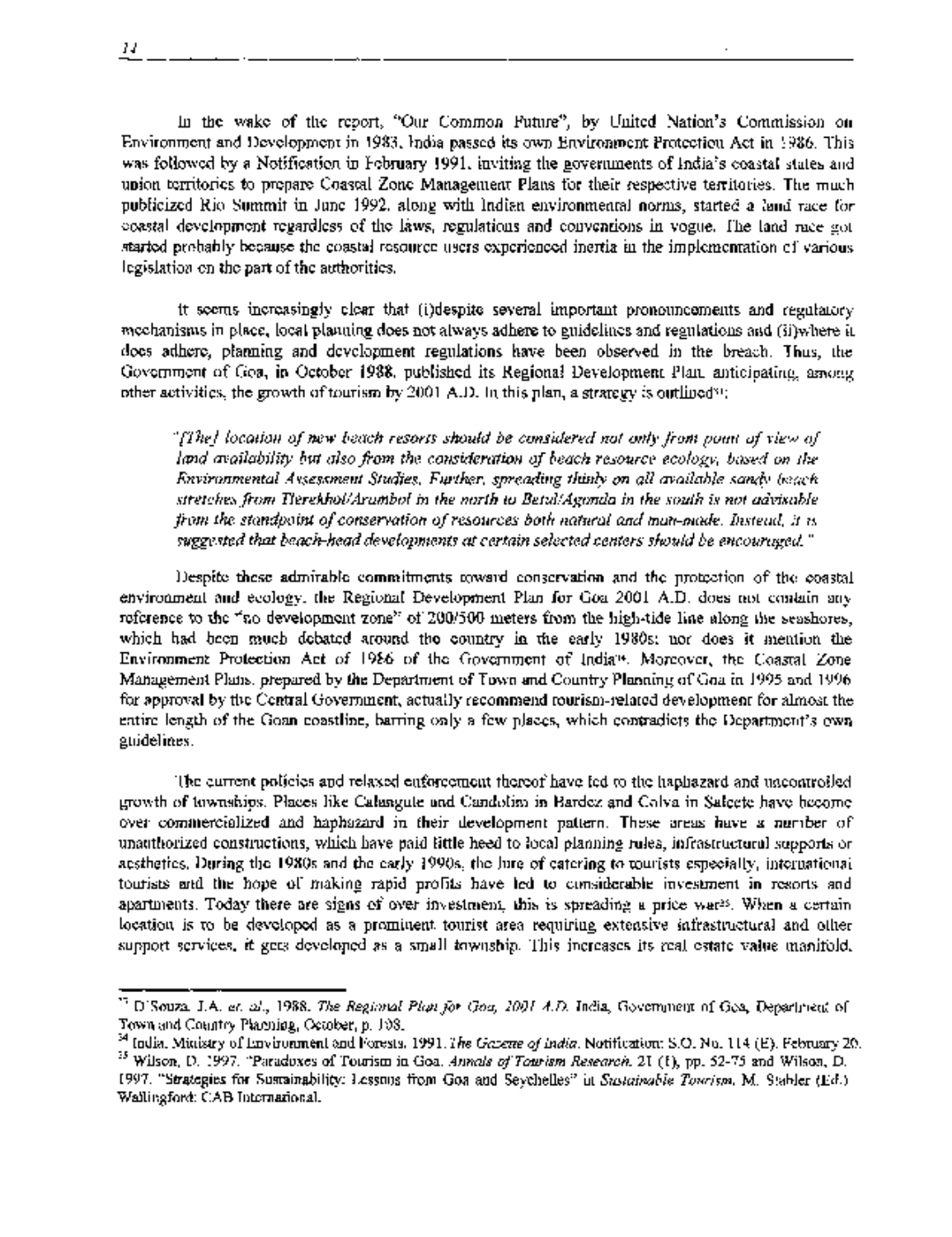inducing other sectors of the society to set up business and residences in these areas as well. A quick look at the developments along the coasts of Goa and the future plans for it, reveals that:

- these follow the ideas submitted in the CZM plan of Goa (which is yet to be formally iY. approved) rather than its Regional Development plan; and,
- ii) the tourists are almost exclusively accommodated along the 105 km stretch of the coastline while little effort has been made to adhere to the regional plans of creating other types of tourism besides beach tourism.

One successful example of regulated tourism development is Seychelles, an island nation in the Indian Ocean. It spared its beaches from concretization and allowed resorts to come almost entirely amongst the coconut groves just behind the sandy stretches, taking care of the coastal marine environment<sup>36</sup>. This policy, unfortunately, is not in place in Goa where constructions are allowed as close to the waterline as possible.

### **Conclusions**

Although tourism is concentrated along the coastal zone in Goa, it has had a number of positive benefits in terms of increased incomes, increased employment, added avenues for upward mobility for locals, increased revenue and increased foreign exchange earnings. However, there are also some socioeconomic and environmental impacts associated with these benefits that need to be highlighted. These impacts have arisen as a result of the trajectory that tourism has followed in Goa and can be summed up as follows:

- I . The growth of coastal tourism has been rapid and uncontrolled.
- 2. The seasonal nature of tourism has led to swings in employment and income most markedly in the small sector and to the unskilled worker.
- 3. There has been no clear nor firm policy relating to tourism; most decisions have been on a purely ad hoc basis, except for a marked predisposition to upmarket tourism. The policy initiatives that have been introduced are not attentive to local concerns. This has led to some disaffection among locals toward tourists that needs to be studied.
- 4. There has been a marked spatial concentration of tourism development along the coast, which is leading to heavy demand for resources in these places. Cumulatively, this results in concentration and congestion of population, enormous increase in the density of construction, and related infrastructure and facilities. Consequently, there has been an overall decline in the agricultural sector in the state.
- *5.* It poses major changes in land use, shortages of resources, such as land and water, and damage to coastal aquifers, the sand dune system, and mangrove vegetation.
- 6. Spawning and breeding grounds have been lost due to anthropogenic activities related to tourism; consequently, fish populations are decreasing and traditional fishing activities are on the decline.
- 7. The principles of sustainability and the norms related to the conservation of the environment and ecology are generally ignored; the coastal environment is becoming irreversibly degraded as evidenced by the concretization of beaches.

<sup>&</sup>lt;sup>35</sup> Wilson, D. 1997. *Strategies for Sustainability: Lessons from Goa and Seychelles in Sustamable Tourism*. M. Stabler (Ed.) Wallingford: CAB International.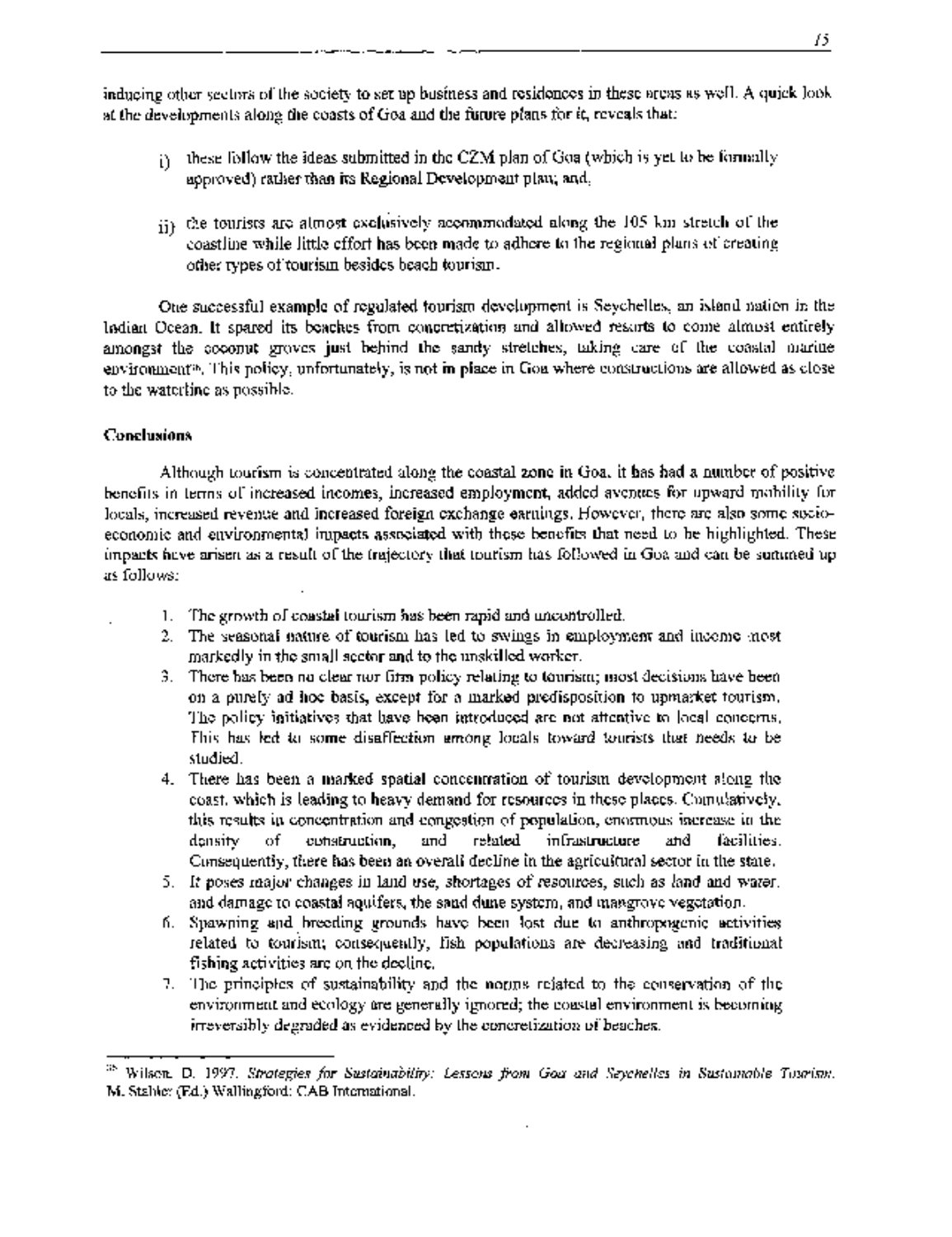It is clear that there is much to be learned about the impacts of tourism in Goa, and that further planning and development requires information gaps to be filled. More specifically, the following actions are needed:

- 1. A careful study on the type of tourism that best suits Goa: up-scale, low budget or a combination of the two.
- 2. Recognition that tourisrm is a vulnerable industry, subject to the fads of the trade; hence, tourism cannot be allowed to permanently change the face of the coast in the long run.
- 3. A systematic study of the environmental impacts of tourism, through perhaps, a lif'e cycle analysis, and the valuation of the environment to enable its integration into decision-making.
- 4. An understanding of the processes that make the Goan coast a preferred tourist destination rather than the hills or the hinterland areas.
- *5.* A monitoring and management system to ensure the effectiveness of coastal and environmental regulations. The development of sustainability markers would be a way to ensure this. Such markers will enable both the industry and government of identify the emerging issues and to facilitate mitigation before problems becomes unmanageable. They can also serve as the basis for monitoring changes in the ecosystem, social and economic spheres.
- 6. The integration of the principles of coastal environment and ecology into the planning stage of any coastal activity, as preventative rather than remedial measures.
- 7. An environmental impact assessment and studies of Goa's coastal stretches including estuaries and backwaters.
- 8. Policies which recognize the type of interconnections among tourism, local communities and the environment, to ensure that tourism contributes to a sustainable development agenda.

### **About the Authors**

*Kalidas Sawkar, Antonio Mascarenhas and O.S. Chauhan are from the National Institute of Oceanography, Dona Paula, Goa, India. Ligia Noronha is from the Tata Energy Research i'nstitute, Western Regional Centre, Miramar, Panaji, Goa, India.*

### **Authors' Acknowledgment**

The authors thank Mr. E. D'Silva, EDI of the World Bank, Washington, DC for requesting National Institute of Oceanography to contribute this paper. They are grateful to Dr. E. Desa, Director, National Institute of Oceanography, for permission to present it. Dr. L. Noronha wishes to thank Dr. A. Siqueira, Department of Sociology, Goa University, for insightful discussions on socio-economic aspects of tourism.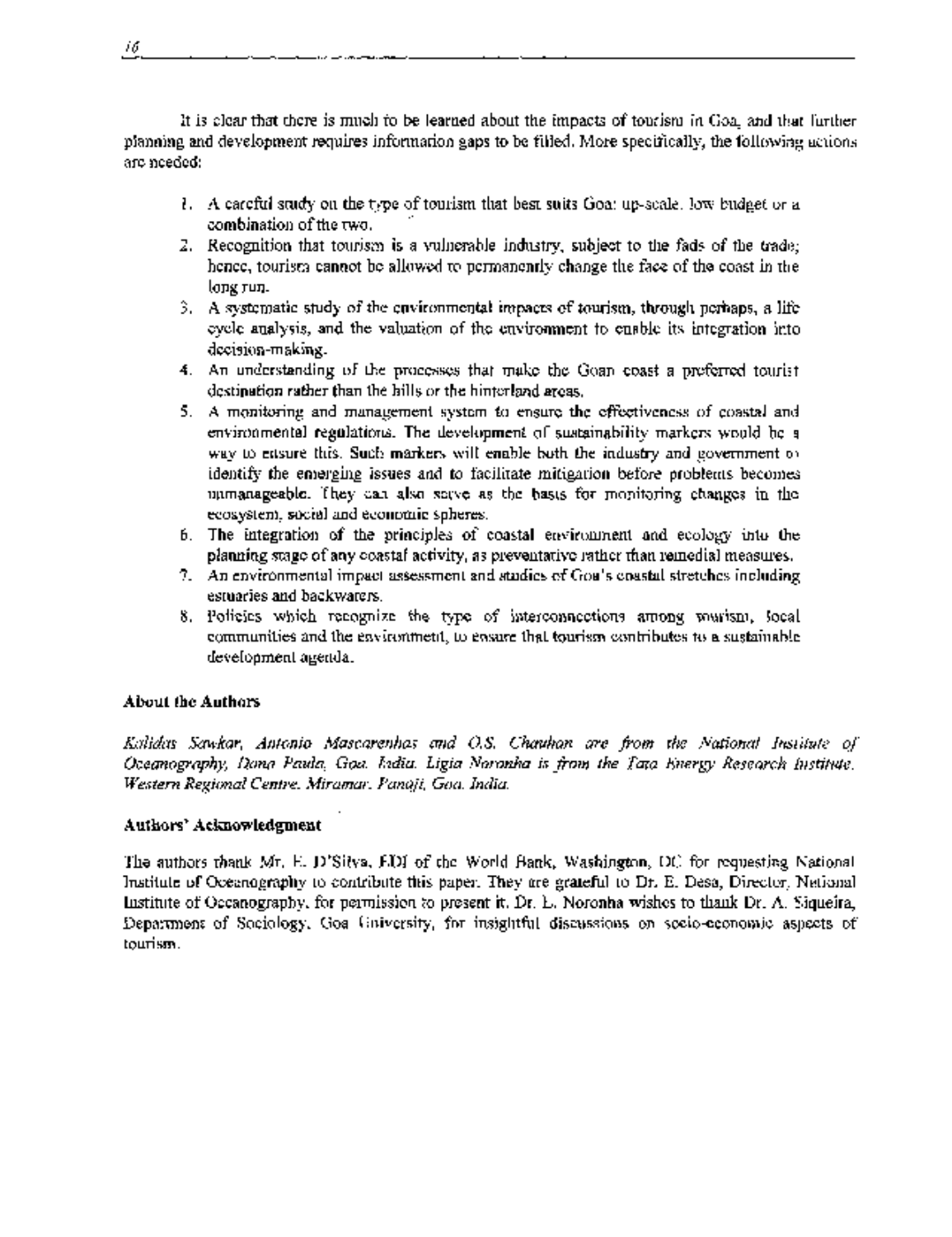#### **References**

- Alvares, C. 1993. "Fish, Curry and Rice: A Citizen's Report on the State of the Goan Environment." *Ecoforum.* Goa, p. 260.
- Carneiro, J. R.L. 1996. *Use of Hydrochemical Techniques for Detection of Sea Water Intrusion in Coastal Aquifers between Fort Aguada and Fort Chapora, North Goa* Msc. Thesis. Goa University, p.130.
- Carter, R.W.G. 1988. *Coastal Environments-An Introduction to Physical, Ecological and Cultural Systems of Coastlines.* London: Academic Press, p. 607.
- Center for Monitoring of the Indian Economy. 1995. *Basic Statistics of the India Economy.*
- D'Souza, E. 1997. *Economy and Institutions: Essays on Goa* Bombay: Himalayan Publishing House.
- D' Souza, J.A. *et al.* 1988. *The Regional Plan for Goa, 2001 A.D.* India, Government of Goa, Department of Town and Country Planning, October, p. 108.
- Field, C. 1995. *Journey amongst Mangroves.* International Society for Mangrove Ecosystems. Okinawa, Japan. Australia: John Witzig and Company, p. 140.
- Gadgil, M. and S. Chandran. 1993. "Konkan Lessons-A Railway Project and Environment." *Frontline.* 26 March, p. 62.
- Gramopadhye, A. 1997. "Earth Day Special: Think Big." *The Herald,* 21 April, p. 8.
- India, Government of Goa, Department of Tourism. 1987. *Master Plan for Tourism Development in Goa (Draft Report). July,* p. 130.
- India, Government of Goa, Department of Tourism. Personal Communications.
- India, Government of Goa, Departments of Statistics and Evaluations. Personal Communications.
- India, Government of Goa, Department of Town and Country Planning. 1996a. *Coastal Zone Management Plans for Goa,* p. 69.
- India, Government of Goa, Department of Town and Country Planning. Personal Communications.
- India Institute of Social Sciences. 1989. *Tourism in Goa: Socio-Economic Impacts.* New Delhi.
- India, Ministry of Environment and Forests. 1991. *The Gazette of India* Notification; S.O. No. 114(E), February 20.
- Jagtap, T.G., V.S. Chavan and A. G. Untawale. 1993. "Mangrove Ecosystems of India: A Need for Protection." *Ambio.* v22, pp. 252-254.
- Kalavampara, G. 1994. *Preliminary Assessment of Salt Water-Fresh Water Interface between Fort Aguada and Candolim Coast, North Goa.* Msc. Thesis. Goa University, p. 130.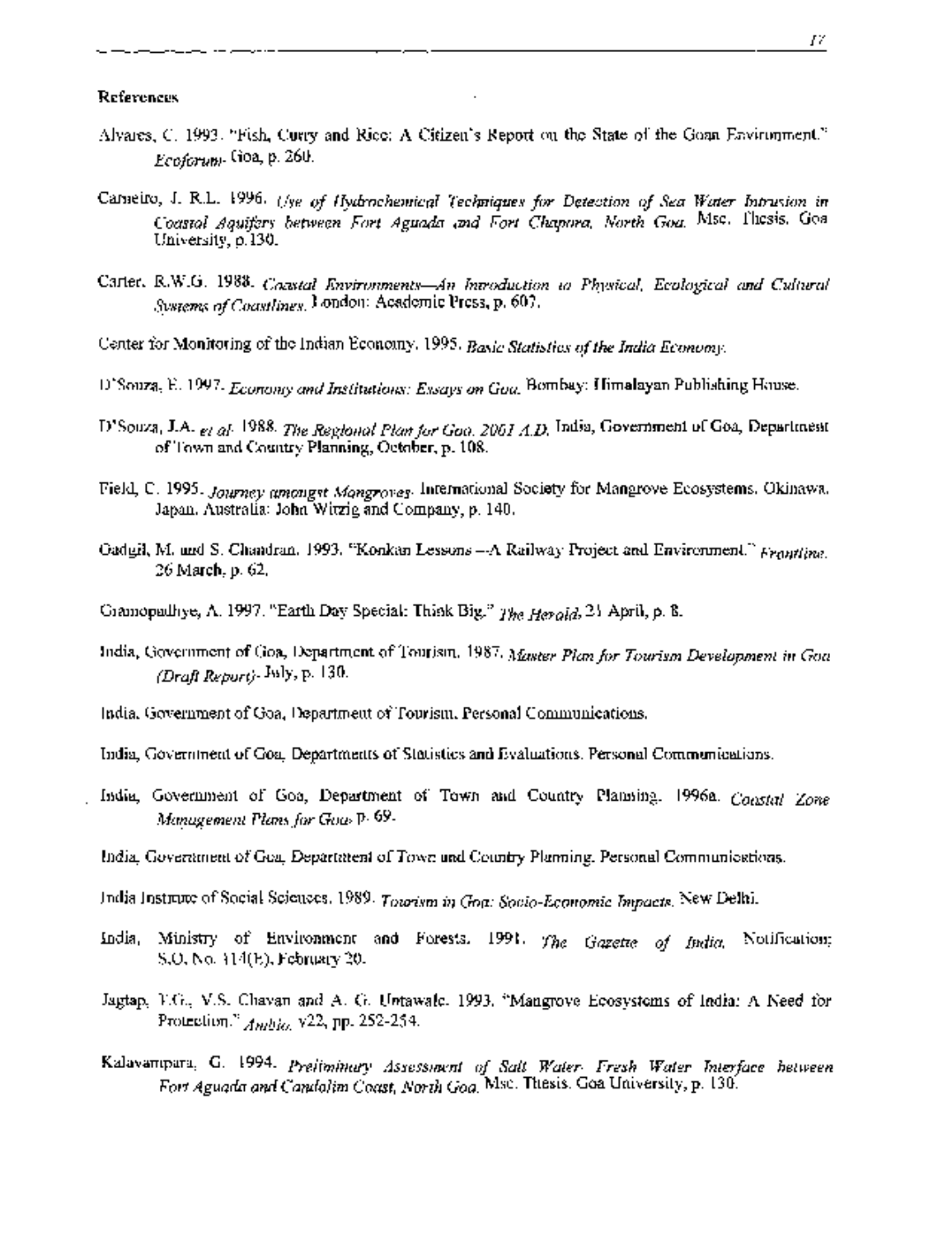Kirloskar Consultants Ltd. 1994. *Report on Study of Tourism Industry in Goa-* December.

- Lobo, U. 1988. "Environmental Aspects of Silica Sand Mining from Coastal Sand Dunes." *Earth Resourcesfor Goa's Development,* pp. 521-523.
- Madhupratap, M. and A.H. Parulekar. 1993. "Estuarine Biology and Management." *Environmental Impact on Aquatic and Terrestrial Habitats,* pp. 215-226.
- Mascarenhas, A. 1990. "Why Sand Dunes are Needed." *The Herald* 21 December, p. 4.

Mascarenhas, A. 1992. "Our Estuaries in Peril." *The Herald.* 20 April, p. 4.

- Mascarenhas, A. 1996. "The Fate of Sand Dunes of Goa." *Voices for the Oceans.* International Ocean Institute of India, p. 111.
- Mascarenhas, A., K. Sawkar and O.S. Chauhan. 1997. *The Coastal Zone of Goa: Then and Now.* Abstract *49. Seminar on Coastal Zogne Environment and Management.* Mangalore University, 12-14 February, pp. 50-52.
- Naik, S. 1997. *The Navhind Times.* March 19.
- National Institute of Oceanography of India. 1996. *Comments on the Coastal Zone Managemeni Plans of Goa* Report submitted to India, Ministry of Environment and Forests. New Delhi.
- *The Navhind Times.* 1997. "Sea Turtles on the Run as Humans Take over Beaches." February 20, p. 1.
- *The Navhind Times.* 1997. "Goa's Fis;h Catch Shows Downward Trend." March 20, p. 1.
- Nordstrom, K.F. 1994. "Developed Coasts." *Coastal Evolution-Late Quaternary Shoreline Dynamics.* R.W.G. Carter and C.D. Woodroffe (Eds.) London: Cambridge University Press, pp. 477-510.
- William, A. 1997. "Garbage, Vendors Turn Idyll into Nightmare." *The Navhind Times.* 3 March, p. 1.
- William, A. 1997. "Burgeoning Construction May Be Epitaph to Queen of Beaches." *The Navhind Times.* 4 March, p. 1.
- Wilson, D. 1997. "Paradoxes of Tourism in *Goa." Annals of Tourism Research.* 21(1): *52-75.*
- Wilson, D. 1997. "Strategies for Sustainability: Lessons from Goa and Seychelles." Sustainable Tourism. M. Stabler (Ed.) Wallingford: CAB International.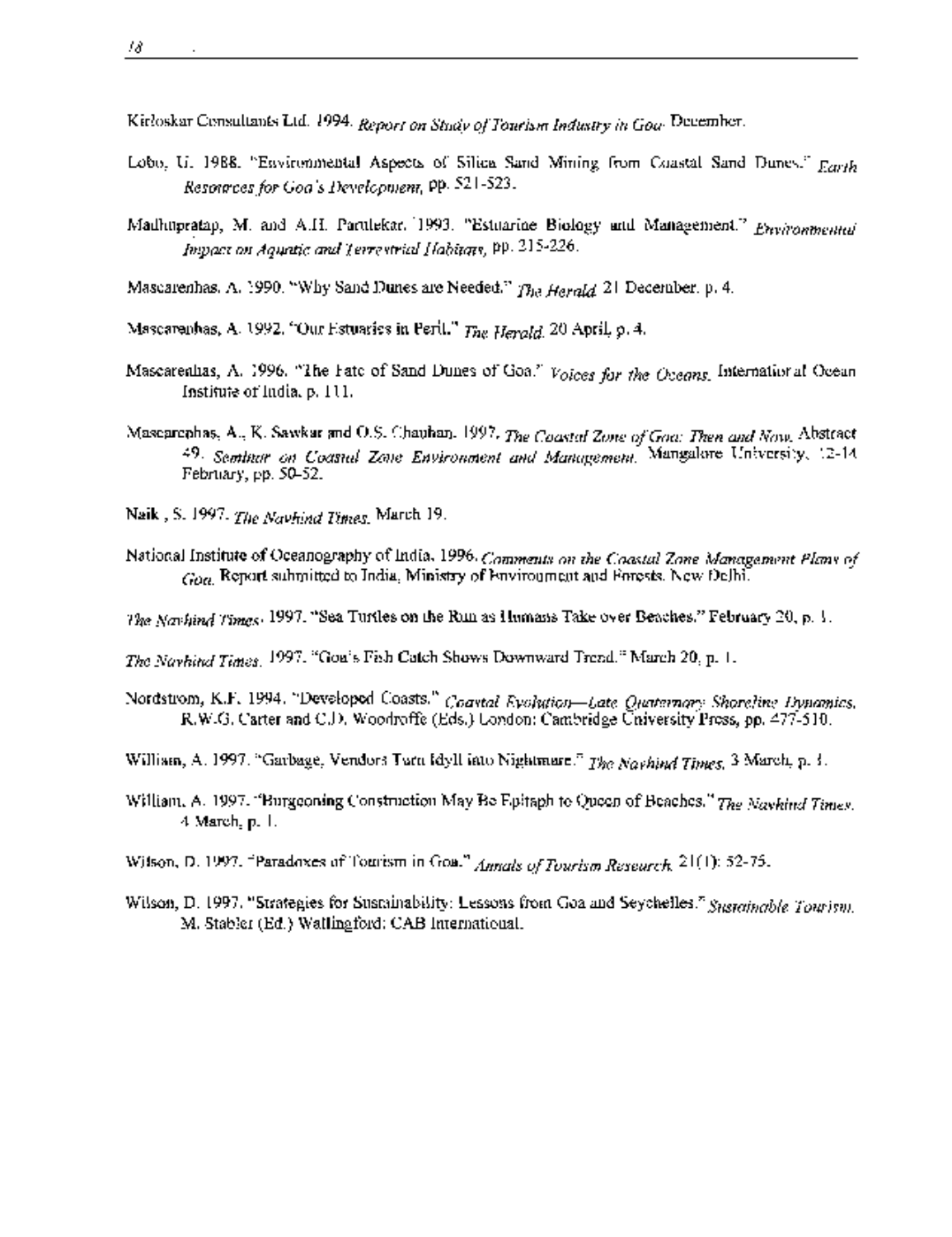# IMPACTS OF CONSTRUCTION ACTIVITIES IN CLOSE PROXIMITY TO THE MARINE ENVIRONMENT

The field surveys undertaken during the survey of ecosensitive coastal areas of Goa show trends outlined in the flowchart depicted below:



*Source:* National Institute of Oceanography of India. 1 996b. *Comments on the Coastal Zone Management Plans of Goa.* Report submitted to India, Ministry of Environment and Forests. New Delhi.

ANNEX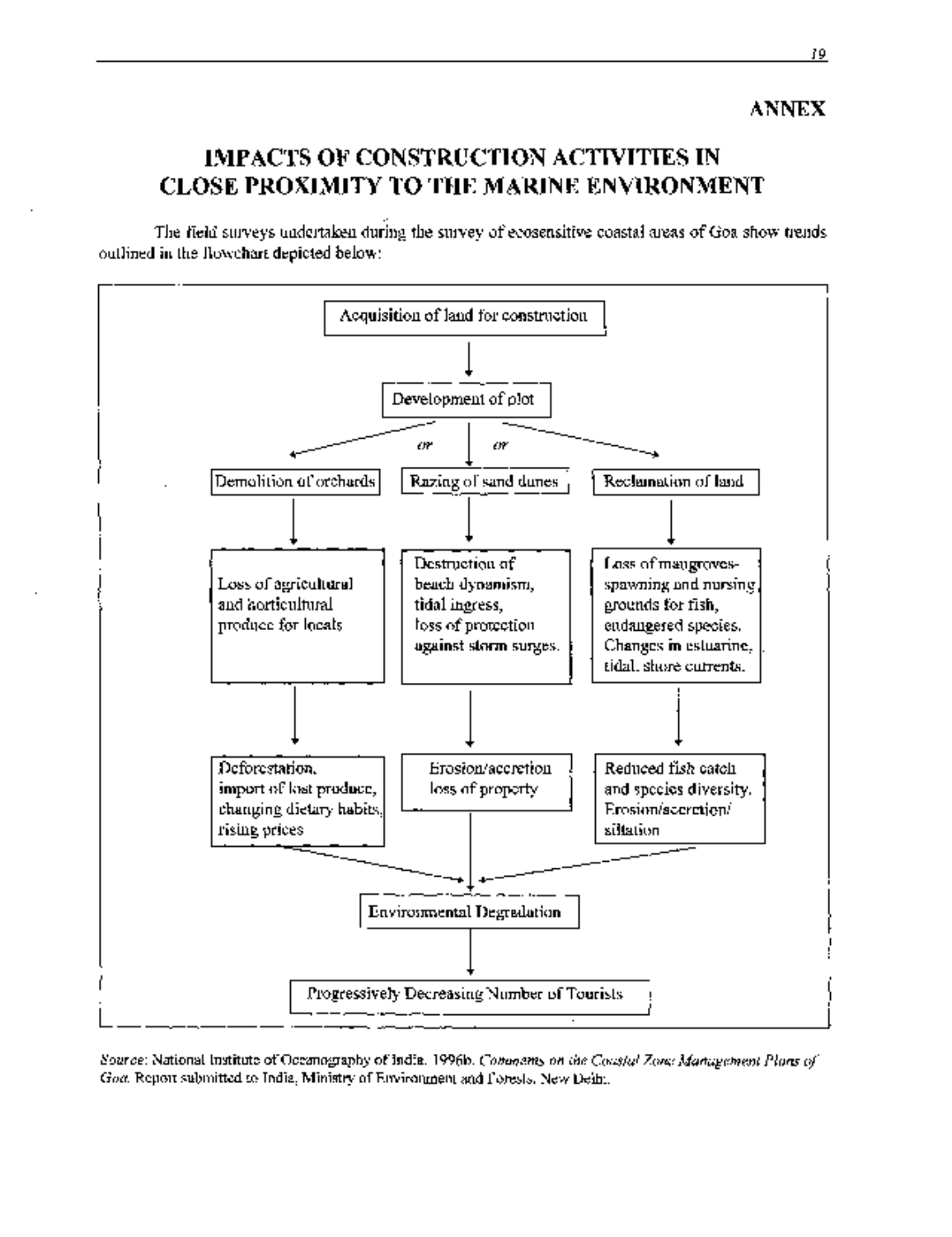### ENVIRONM]ENTAL **IMPACT** MANAGEMENT IN **THE** TOURISM **INDUSTRY OF** MALDIVES

### Simad Saeed

### **Introduction**

The aim of this paper is to assess the impact of tourism on the environment of Maldives and explore the environmental management practices in the tourism industry of Maldives. First, the emergence, growth and present status of tourism development in the Maldives is outlined. Then the environmental impacts of tourism are discussed. Next, the environmental management practices are outlined. The relevant legislation, institutional structure, tourism planning, standards and controls are also presented.

### **Tourism Development in the Maldives**

The Republic of Maldives is a small island, developing state consisting of 26 coral atolls dominated by the sea and is situated in the Indian Ocean, south-west of India. In total, these atolls contain about 1,190 very small islands of which only 200 are inhabited. The capital of the Maldives is Male', an island by itself, and the Male' International Airport also has an island (Hulhule) to itself.

Tourism development in the Maldives is based on the principle of isolation of tourists from the bulk of the indigenous population and the physical configuration of tourism development is an unusual one. In the Maldives, the "tourism industry" is synonymous with "resort islands" and each resort occupies a separate island and is totally self-contained. This isolation is practical because of the availability of a large number of uninhabited islands that can be developed into tourist resort islands.

According to a tourist opinion survey in 1991 conducted by the Ministry of Tourism, the main attractions in order of priority are white sandy beaches, opportunities for snorkeling and scuba diving among coral reefs and spectacular marine life, sunny weather, clear lagoons and scenic peaceful environments. The expectation is one of a "Robinson Crusoe" existence without any problems where the "Art of Doing Nothing" is practiced in a relaxing atmosphere.

### *Tourism History*

Maldivian tourism entered the international scene only in the early 1970s. Tourism commenced with the opening of two resorts in 1972 and about 1,000 tourists visited the islands. Until then the Maldives was virtually unknown to the tourist travel trade. By the late 1970, tour operators, notably from West Germany and Italy, started to feature the islands within their programs and international tourism had become an important source of income for the Maldives.

The first decade (1972-1982) in the development of the Maldives tourism industry evolved essentially in an unplanned laissez faire manner. Hulhule Airport was the basic and only gatewav entry to the Maldives and the natural hub for tourism development. Thus the first two resorts to be developed were Kurumba and Bandos both on islands in close proximity to Hulhule Airport and Male'. In 1973, along with three other resorts, Club Med established itself on Farukolhufushi island, also only 20 minutes by boat from Hulhule Airport.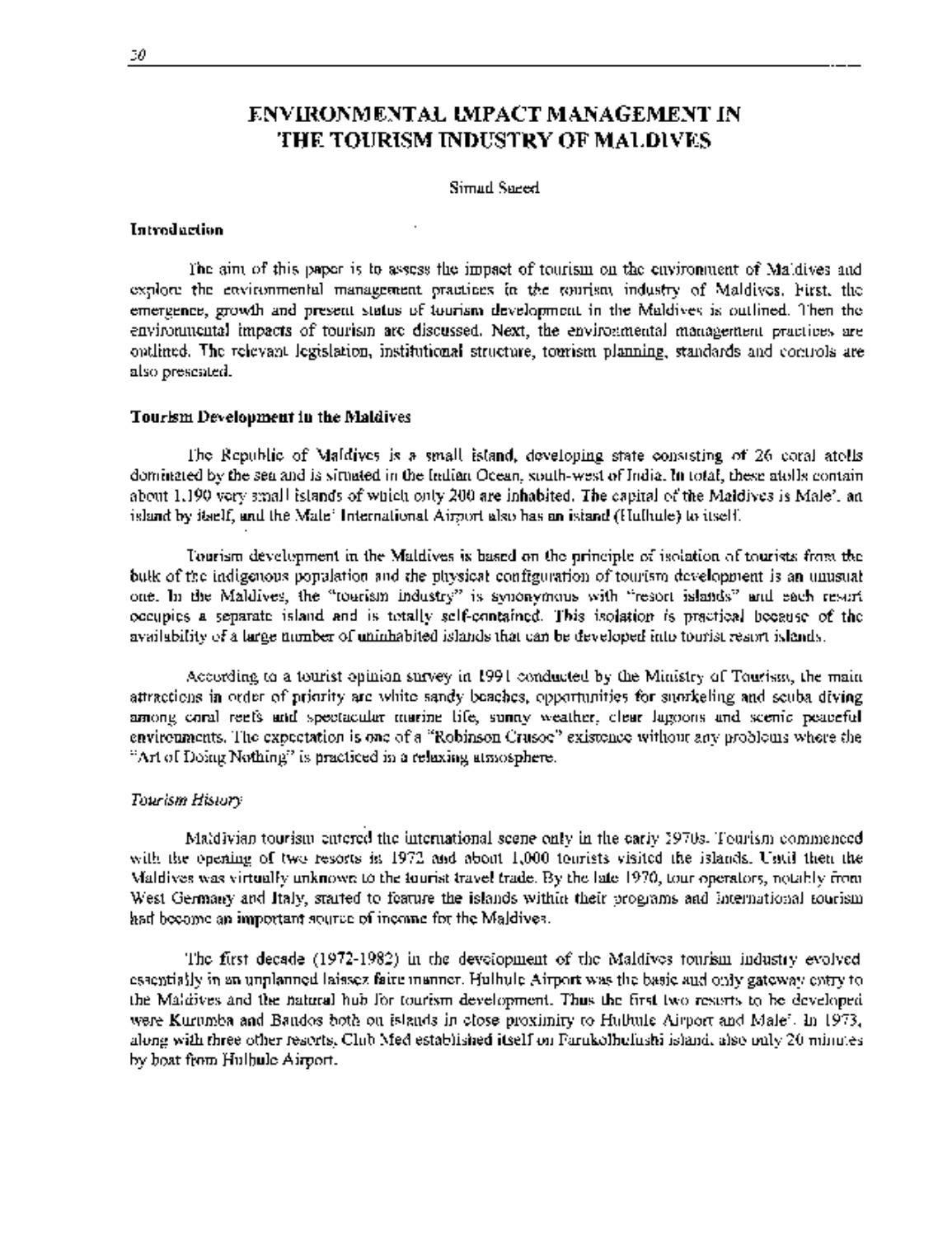Tourism in Maldives originated from excursions from Sri Lanka and because of the reputation of Maldives as a diving destination. Tour operators identified the ideal combination of packaging the culturally-orientated product of Sri Lanka with the unique island paradise holiday of the Maldives. During the 1972-1980 period the market changed from the more limited and specialized divers' market to the much bigger mainstream market for beach holidays. With the growing importance of the mainstream market for sand, sea and sun holidays, the tour operators found that the market base was sufficient for introducing the Maldives as a separate destination.

With the completion of the runway at Hulhule's International Airport in 1981, direct charters from Europe, using wide bodied planes, flew in tourists. The expansion of air travel assisted by various promotional and other concessional fares on scheduled services, together with the rapid growth of charters, has helped the growth and development of the Maldives as a tourist destination.

In the beginning the facilities provided for tourists were basic. The room was furnished with just a bed and the essential cooling fan. Food with no exotic flavors was served by local people with .no formal training, and scuba diving and island hopping were the only recreation facilities besides sun bathing and swimming. At present, a diverse range of facilities are offered at different resorts. At the luxurious end of the spectrum, public spaces have expensively tiled finished floors, vast varnished and carved timber frame roofs, elaborate light fittings and plush furniture, impressive reception areas, international cuisine, swimming pools, fountains, piped music and a lush landscape incorporating many ornamental imported species.

### *Tourism Indicators*

Two resorts with a bed capacity of 280 opened in North Male' atoll in 1972. By the end of the first decade (1972-1982), 44 resorts became operational and bed capacity rose to just under 4,000. With the spatial policy shift towards opening of Ari Atoll, together with consolidation and upgrading of existing resorts, the next decade (1982-1992) saw the addition of 36 new resorts with over a doubling of bed spaces to reach a total of almost 8,500. By 1995, there were 74 resorts in operation in the Maldives.

During the year of inception of tourism in the Maldives, 1972, only 1097 tourists visited the Maldives. The number of annual tourist arrivals (reaching over 300,000 in 1995) now exceeds the total indigenous population of about 244,000. Europe is the leading generating market followed by the Asian market. Germany and Italy are the two main suppliers of tourists and in 1994, shared 40 percent of the total tourist arrivals to the Maldives.

In the late 1970s, international tourism became an important source of income for the Maldives. The readiness of the Maldives to develop its tourist sector can only be understood in terms of its very limited economic possibilities, especially the absence of local raw materials to diversify into exports of manufactures. At 17 percent of gross domestic product, which provides over 25 percent of the government revenue and contributes around 60 percent of the country's foreign exchange earnings, tourism is the second largest contributor to the economy and it is increasing in importance yearly.

### **Tourism and the Environment**

Tourism depends on environmental quality more than any other activity and a central precept that has been preached in tourism is not to kill the goose that lays the golden eggs. Yet, in general, it is characterized by rapid, short-term development which more often than not damages the very environment the tourists come to enjoy and simply moves off elsewhere. Without careful attention to the balance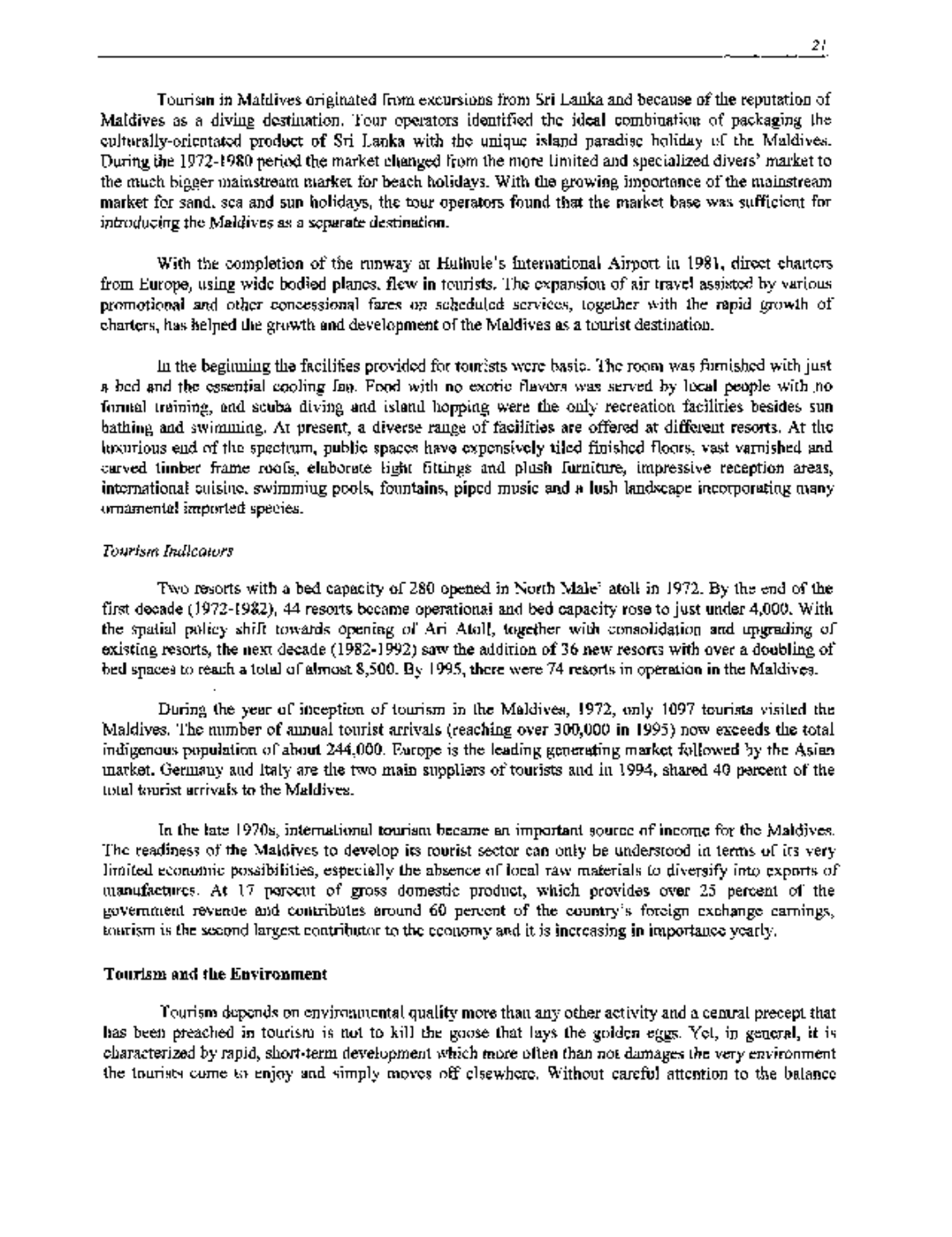*22*

between the volume and type of tourist activity, and the sensitivity and carrying capacities of the resources being developed, tourism projects can be not only environmentally harmful but also economically self-defeating.

Tourism in the Maldives exists solely due to the physical and geographic features of the coral islands. The beauty of the underwater world at the reefs, clean water in the lagoons, white and pristine sandy beaches, a rich island vegetation and ideal tropical climate which form a virtual paradise that attracts tourists from Europe and Australasia.

### **Environmental Impacts of Tourisln**

The first proper evaluation of tourism in the Maldives was carried out in 1983 after 10 years of tourism development. It was revealed that the pollution of the sea with garbage, piles of waste found in the resorts often close to the tourist cottages, the picking of corals, the use of spearguns were features. present that did not fit into the tourists' image of the Maldives.

In 1991, after almost two decades of tourism development in the Maldives, the perception of impacts has changed. According to the present perceptions, the islands offer uncommon visual beauty unspoiled by human settlement, virtually unsurpassed marine environment and the strongest of all, unspoiled, under populated tiny tropical islands replete with natural beauty and abundant sea life.

The Environmental Protocol prepared in 1992 by the Ministry of Planning and Environment to determine the carrying capacity constraints in the tourism sector concluded that the natural resources of the Maldives are in a sufficiently pristine state, and of such high aesthetic quality, that a period exists in which environmental deterioration can occur without an adverse effect on tourism. However, concern was expressed that the duration of this period cannot be predicted and with increasing environmental pressures, rising environmental sensitivity, and without compensatory environmental management, adverse effects may be felt sooner than later.

According to a survey carried-out in August 1995 involving the management of 47 resorts, beach erosion was identified to be the major existing environmental problem facing the resorts. The highly dynamic Maldivian beaches erode and build in response to wave action associated with storms, the tidal cycle, and the monsoons. The results of a survey carried out in 1992 showed that 12.8 percent of the total shoreline of 32 resorts surveyed consists of seawalls and groynes and is not sandy. The same survey also showed that 12 of the 32 resorts surveyed (38 percent) had offshore breakwaters to protect the beach. The maintenance of natural beach is of paramount importance to attract clients to the resorts and the construction of artificial structures designed to control and limit beach erosion are not only unsightly but also expensive.

Rubbish on beach is the next environmental problem identified by the resort management. Rubbish on beach mainly results from waste dumped at sea irresponsibly by neighboring resorts and inhabited islands that get washed ashore onto islands with the current and to some extent from the messy habits of certain tourists. The resort management is quite emotive on this issue as this is one issue that will reflect very badly on the image of the resort environment.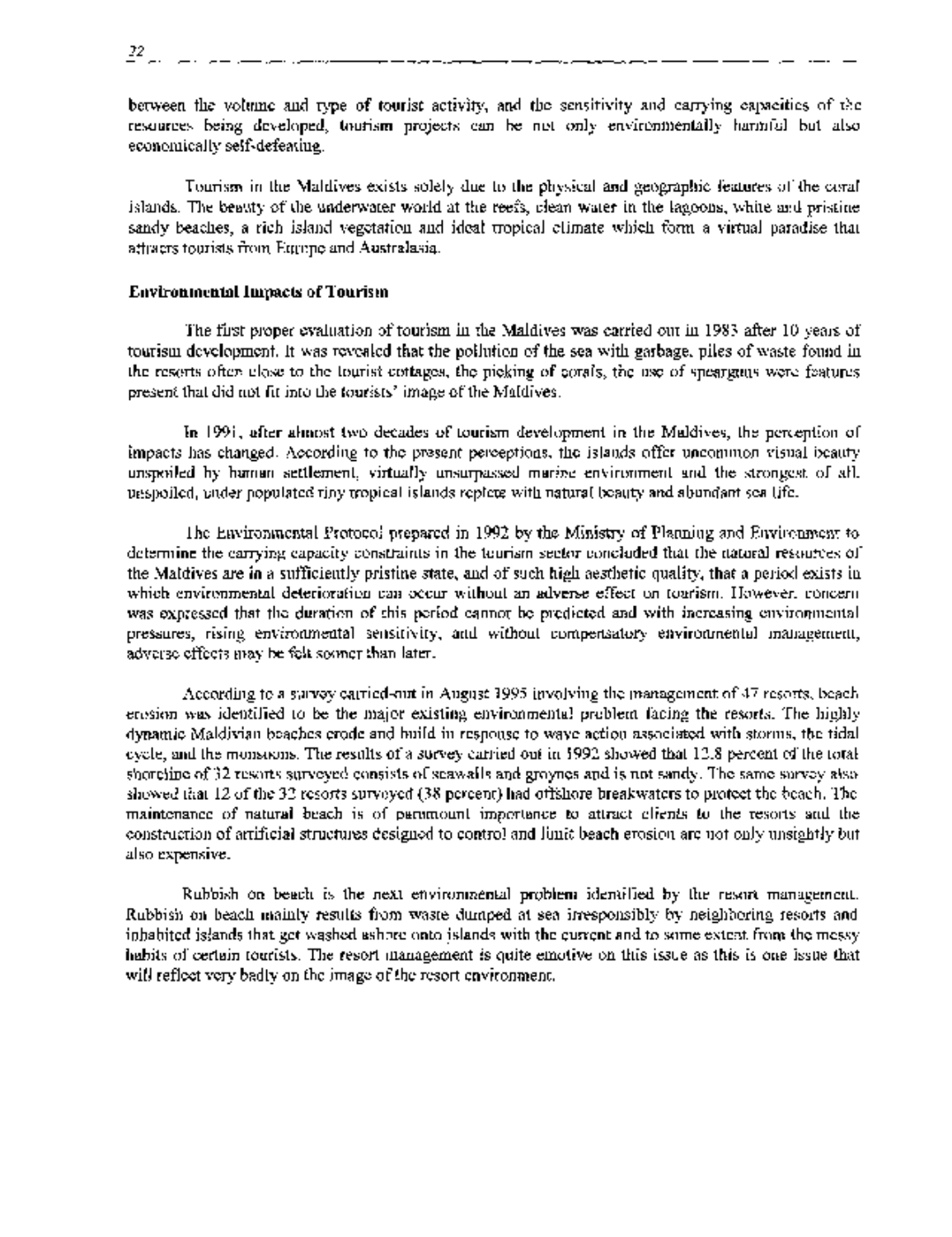### *Solid Waste*

Solid waste disposal is one of the most obvious impacts of tourist resort operation and one of the easiest environmental management problems to deal with and thus has been addressed in a number of reports on tourism development in the Maldives. The pollution of the sea with garbage and piles of waste found in the resorts often close to the tourist cottages were identified in 1983 among features that was not aesthetically pleasing. In 1985 the Department of Tourism reported that the disposal of nonbiodegradable waste was then a serious problem and that there was need for education to increase environmental awareness, and for the use of re-cycling technology.

In the new Tourism Master Plan solid waste is identified as a major issue for resort islands and it is stated that at current tourism levels, problems are probably more aesthetic than environmental. The plan also points out that while solid waste itself may not currently pose a serious environmental threat, its impact in conjunction (e.g., synergistically) with the effects of other human activities should be considered.

### *Sewage Disposal*

In 1980 only two resorts were reported as discharging saltwater flushed toilets to the open sea. In a survey of methods of sewage disposal reported from 34 resorts in 1992, 23 resorts disposed sewage into the ground while 1! discharged sewage to the sea.

A survey in 1993 revealed that at 67 percent of tourist resorts sewage effluent is piped into septic tanks, and the untreated sludge is dealt with by natural processes and soil absorption. At 33 percent of the resorts analyzed, septic tanks and sea outfalls were the reported practices. Measures to protect the environment in cases of direct sewage discharge include the siting of outfall pipes 1OOm from the island and 30m below mean sea level.

Sewage disposal has both health implications and environmental consequences. Aquifer contamination by faecal coliform bacteria or the contamination of bathing waters could give rise to health problems. Since a very small percentage of resorts pump sewage into the sea and even so, these resorts have a very small population it might be concluded that the current levels of sewage emission into the coastal waters of the resorts do not pose very serious problems to human health. The capacity constraints survey carried out in 1992 showed that the sewage discharges from resorts are relatively small and the observed effects were limited. Even though the volume of waste matter disposed is quite small, nutrients from sewage could build up over time, especially if the process of discharge is not managed well. However, volumes of water and rates of water exchange are large and in view of the productive fisheries, the atolls are probably already subject to relatively high nutrient input from upwellings as oceanic currents hit them.

### *Groundwater*

There is an increasing move away from using groundwater as a resource in tourist resorts. Drinking water in tourist resort comes from rainwater which is collected on roofs and stored in large tanks and is now supplemented by desalinated water and imported bottled mineral water. There has also been a move away from the system in which groundwater was used for showering and flushing toilets to one in which saltwater is used for flushing with the wastewater pumped out to sea and desalinated water used for showering.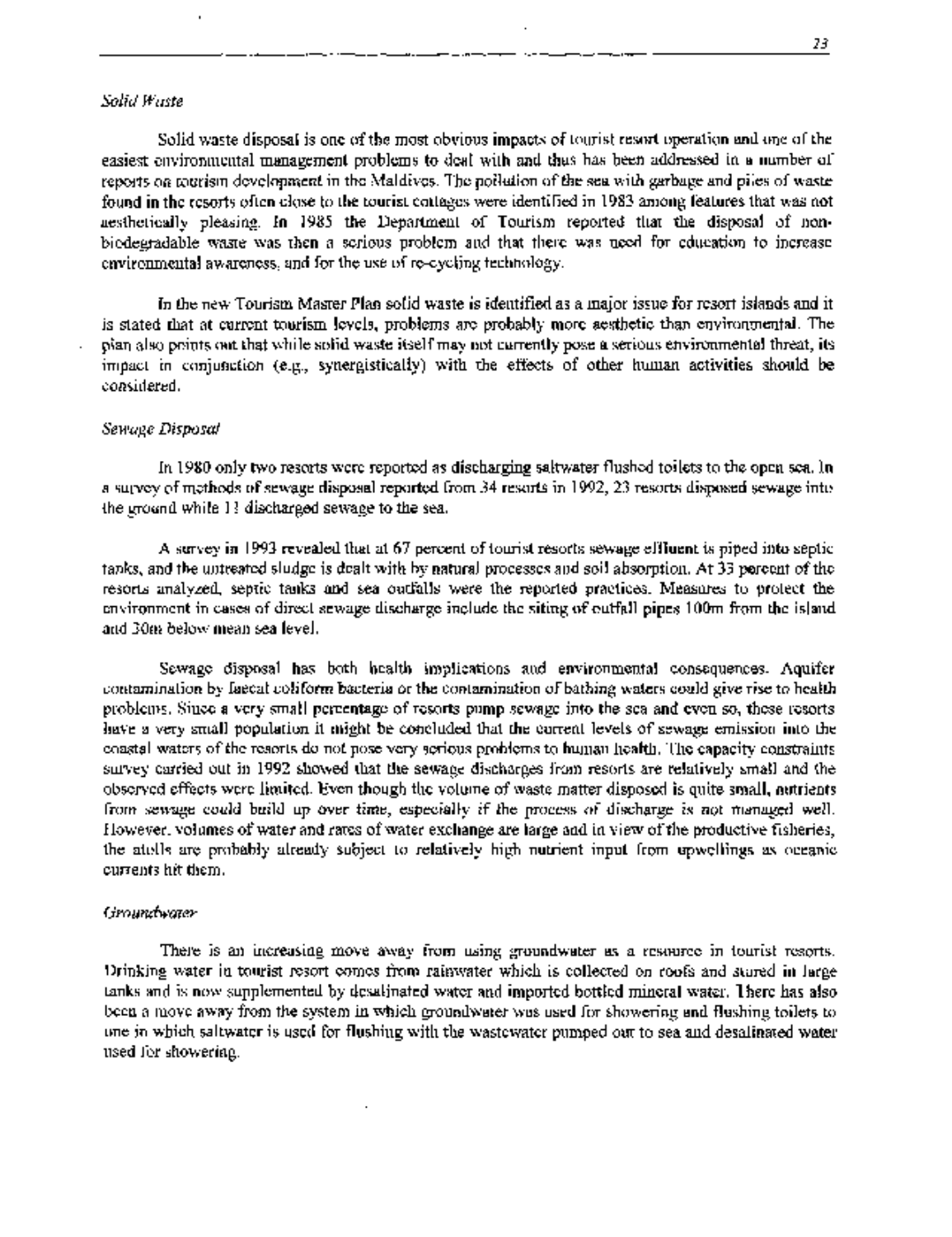Groundwater quality deterioration could be caused through increasing abstraction of groundwater which depletes the aliready thin freshwater lends; salt water intrusion into the freshwater aquifer; and contamination of groundwater from sewage discharges. In addition to sewage, groundwater can also be contaminated through the use of contaminated soils; the excessive use of fertilizers; the use of pesticides; and inappropriate solid and liquid waste disposal.

An analysis of groundwater quality and pollution in tourist resorts, based on the results of Maldives Water and Sanitation Authority Surveys and consultants' opinions showed that groundwater quality in the resorts is deteriorating. However, the capacity constraints study in 1992 concluded that whilst there is some evidence that groundwater quality has deteriorated on some resorts through tourism, the deterioration is not significant and is unlikely to be irreversible. The study also suggested a number of factors mitigating any possible deterioration and they are:

- 1. The sources of pollution are relatively benign though more and more pesticides are being used and rubbish buried on islands.
- 2. High rainfall backed up by evidence that salinity vary widely on many of the islands between the wet and dry season indicates that flushing rates, and oxidation, of contaminants are likely to be rapid.
- 3. Before upgrading, resorts traditionally used groundwater flushing for toilets and for showering, this minimizes the historic loss of groundwater.
- 4. The contaminant adsorption properties of coralline soils are generally extremely limited. One advantage of this is that any contaminants should be flushed out eventually. This is good for the state of the groundwater but not so good for adjacent lagoon waters.

### *Coral Reefs*

On tourist resort islands reef damage has been caused by scuba divers, and by snorkelers and bathers walking out across the reef flat. The greatest threat at present almost certainly arises from snorkelers and bathers, from both inadvertent breakage and deliberate removal of coral and coral fauna for souvenirs. A study at Kurumba Village has assessed the effects of snorkelers on the reef flat/crest at depths up to about 1.5 m. Results indicate breakage of 18 percent of all Arcopora corals/month. Hence most or all coral colonies of this genus stand to get broken each year, suggesting a significant effect from snorkelers.

The present evidence on reef degradation from sewage in the Maldives is inconclusive. The Environment Protocol reported that none of the 32 resorts surveyed in 1992, and none of the 70 dive base operators on 41 resorts, identified sewage as a problem causing reef deterioration. Direct ancl indirect damage to reefs is also caused by divers and tourists' demands. However, the greatest impact to reefs in the Maldives has originated from coral mining for construction purposes.

### *Island Vegetation*

The image of a palm fringed sandy beach and lush tropical vegetation is integral to the perception of, and satisfaction, with Maldives as a tourist designation. At present there is no requirement to survey and consider the vegetation of an island as part of the planning approval process prior to resort development. In the construction process trees and shrubs are cut down and coastal vegetation is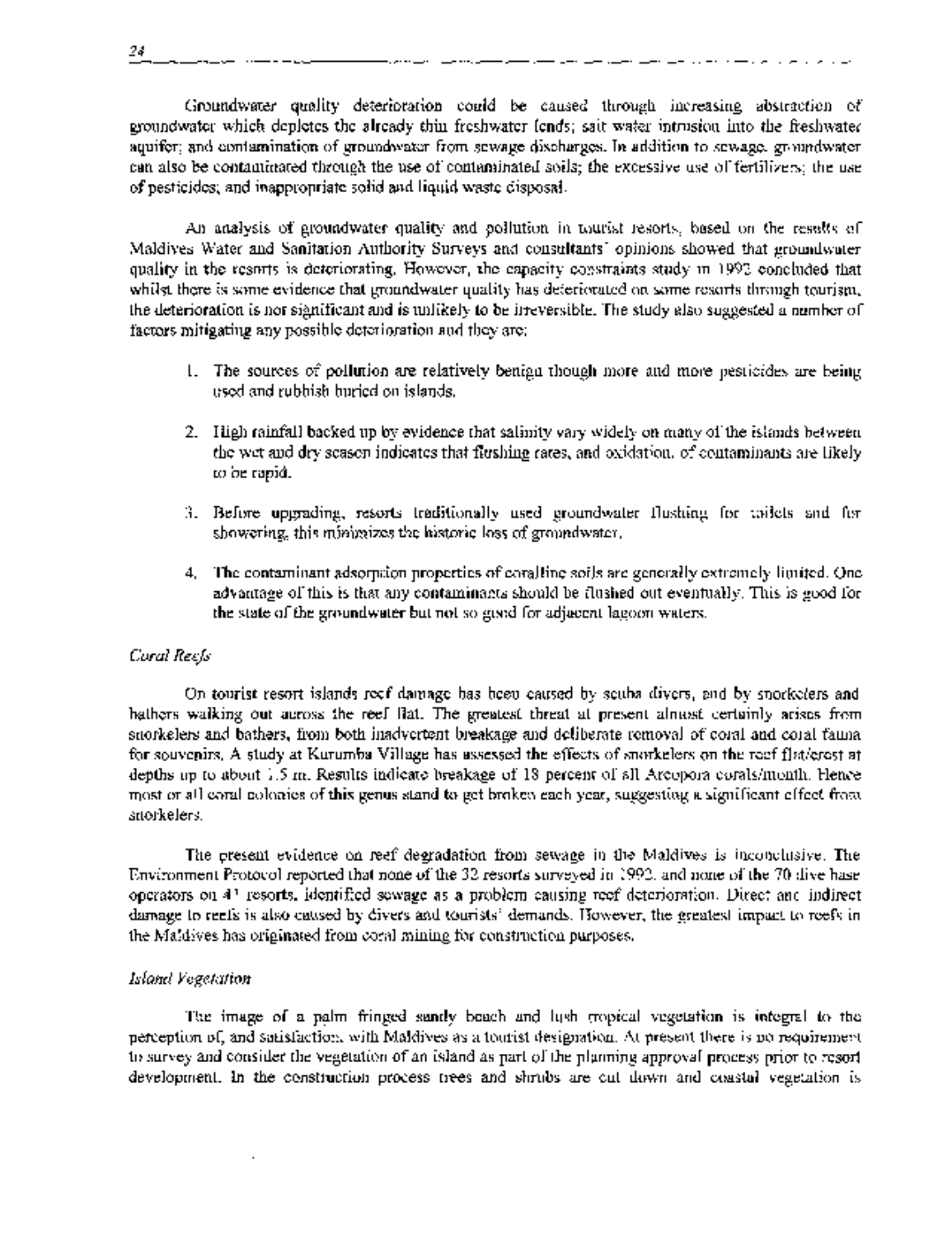removed. Exotic ornamental and fast growing species are imported to replace the vegetation removed and for new resort gardens. The introduction of exotic species not only reduces the ability of the island to recover to its natural state but also the exotic species may overcome local ones directly or through the introduction of pests.

There is also the matter of maintaining the natural perception of the island for marketing purposes. Whilst the palm is the most important vegetation feature on an island, there are local plants that have historic and cultural importance and so have marketing value which imported exotics do not have.

Soil and fertilizer have largely been imported to improve the growth prospects of exotic imports. These imports are very much on trial and error basis and there is little doubt that many soils and a variety of fertilizers have been tried. This process detracts from efforts to use local vegetation which is already adapted to local conditions, and so should not have to be sustained artificially. Imports may also introduce soil associated pests and diseases for which local plants have limited resistance.

### **Environmental Management**

### *National Legislation*

The Department of Tourism and Foreign Investment was organized in 1978 and made responsible for supervision, co-ordination and maintaining standards of tourist services in the country. To develop and regulate tourism, and simultaneously to strengthen the institutional framework for administering and monitoring the industry, this department was renamed the Department of Tourism in November 1982 and made solely responsible for tourism management. In 1984, the Tourism Advisory Board was established as a consultative body affiliated to the tourism authority.

The tourism sector was given elevated status in 1988 with the establishment of the Ministry of Tourism, according to the designating law  $3/68$  J under  $1/69$  J as at 1993, to provide ways to develop the tourism industry in the Maldives, to plan methods of income generation through tourism, to provide guidelines, and to administer the industry.

The Ministry of Planning and Environment was established in 1988. This Ministry is responsible for the formulation of policies on environment, environmental guidance to other development sectors, the implementation of environmental impact assessment and the designation of protected areas.

### *Policy and Planning*

During the first decade of tourism development, there was no specifically planned development; rather, tourism took place according to individual private sector initiatives in locations that offered market advantages principally related to the access opportunities offered by Hulhule Airport. This essentially informal development managed to generate almost 3,500 bed spaces of international quality and the industry was achieving enviable occupancy rates of up to 80 percent in the high season.

The first formal initiative to plan, in an integrated way, the future development of the tourism industry in the Maldives, came when the Department of Tourism and Foreign Investment commissioned Dangroup International in November 1980 to carry out a Maldives Tourism Development Plan. This long-range (10 years), tourism development plan was prepared for the Maldives in May 1983 and some, but not all, of its recommendations were considered feasible for implementation.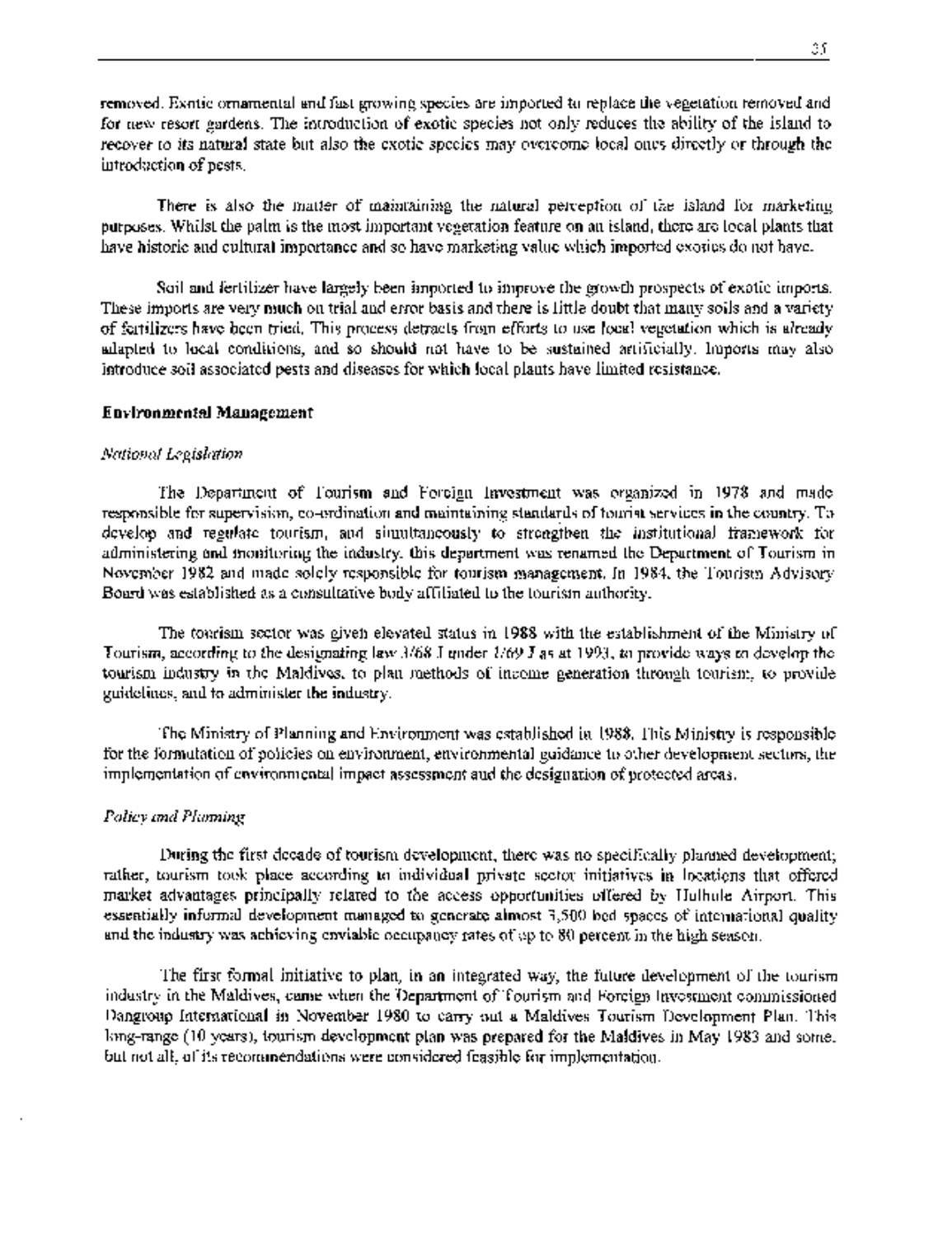The tourism plan provided some ideas for development. However, to date, most of thie tourism planning and management has resulted from government initiatives, based on its evaluation of the best forms and standards of development. Many of the government's present approaches and stancards have evolved through the monitoring of the earlier phases of development to determine what is most suitable. Approaches and standards have been refined-and some abandoned-based on the experience gained from previous types of development.

By government policy, the resorts are located on uninhabited islands, in order to reduce any possible socio-cultural impacts. Also most islands are too small to contain both resorts and traditional villages. These islands are owned by the govemment and it can allocate them for resort use as needed. The resort developer receives a long-term lease and pays an annual rent that is calculated individually for each island. The resorts must supply their own infrastructure of electric power, water supply, sewage and solid waste disposal, boat dock and recreation facilities. They must also provide housing and related facilities for the resort employees. The families of the resort employees remain on their home islands, often some distance away.

The government policy has been to expand tourism for its economic benefits, but in a systematic manner of staged development. In the late 1980s, Kaafu Atoll was considered saturated with resort development. This decision was made within the framework of maintaining high environmental standards for the existing resorts, and retaining sufficient land for village and urban expansion and recreation parks.

All new resort development was then programmed to take place in Alif Atoll, which is accessible by sea and air from the international airport. In parallel the government policy turned to encourage expansion and upgrading of existing resorts to higher standards, including meeting present environmental quality standards. This upgrading was considered necessary to maintain the viability and competitiveness. of these resorts and to maintain all tourism development at a reasonably high level, catering to quality tourist markets. As an inducement to achieve these objectives, resort leases were extended from 10 to 21 years and much of this upgrading has been accomplished.

The Third National Development Plan (1991-1993) recommended the development of a ten-year zoning plan (1991-2000). Under strategies and policies to achieve the main objectives of tourism development, the NDP (1991-1993) included a proposal to assess environmental impacts of resort developments and operations, and further strengthen measures taken to protect and conserve the environment and natural setting for tourism, and to adopt remedial measures on environmental degradation.

The issues that are examined in the new Tourism Master Plan draft include new markets, priority markets, air travel and other transportation issues, tourism infrastructure development, legal aspects, human resource development, gender situation, socio-cultural aspects and environmental impacts.

### *Environmental Impact Assessment*

The Environmental Protection and Preservation Act of Maldives (4/93) provided the basic framework for the Environmental Impact Assessment (EIA) process in the Maldives and under Article  $5$  (1) of the Act, an impact assessment study shall be submitted to the Ministry of Planning, Human Resources and Environment (MPHRE) before implementing any activity that may have an impact on the environment. According to the EIA guidelines issued by MPHRE all new resort developments require an EIA study before approval for development can be made.

*Carrying Capacity Limits*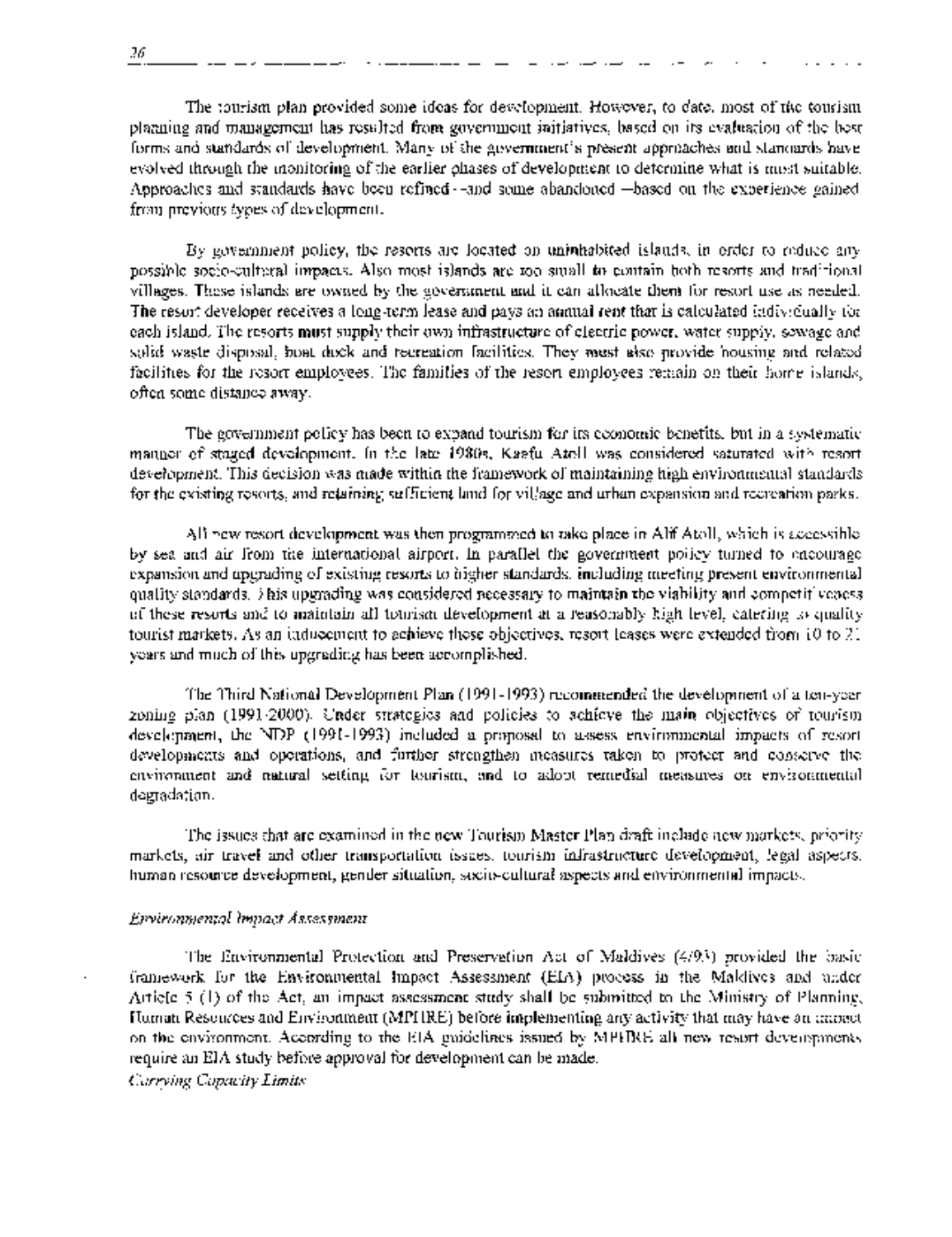As an important basis for deciding the number of rooms and extent of resort facility development allowed on each resort island, the government has established carrying capacity standards. These are based on several factors. The cutting of trees is controlled so that the natural appearance and facade of the island are maintained and no buildings are allowed to appear above the tree tops. The maximum area of the island to be occupied by buildings is 20 percent, with two story buildings allowed to conserve land area if there is sufficient vegetation to conceal these buildings from the ocean view.

To preserve the tourists perceptions and image of beach orientation, all guest rooms should be facing the beach, with a minimum of *5* meters of linear beach available in front of each room. Only 68 percent of the beach length can be allocated to guest rooms as 20 percent has to be allocated to public use and 12 percent left as open space.

Construction on reef flat and lagoon are discouraged; however, as over water bungalows are very popular among tourists, they are permnitted provided that equal open space is left on the land for each building developed on the lagoon.

### *Architectural and Design Controls*

The design of resort buildings is controlled so that they are well integrated into the island environment, take advantage of the tropical climate and use local building materials to the extent possible, such as thatch roofs. Previously many buildings were constructed from coral mined from the reefs. However, the use of coral is now restricted and use of imported materials is now encouraged, although these are expensive by local standards. Coral and sand mining from resorts and their house reefs is strictly prohibited.

Hard engineering solutions for dynamic coastlines are discouraged and construction of solid jetties and groynes are controlled. Design of boat piers and jetties should be in such a way that they do not obstruct the original flow of currents or disrupt the wave climate within the lagoon.

### *Biodiversity Conservation*

To protect and preserve marine biodiversity a number of measures have been prescribed. Spear, poison and dynamite fishing are strictly prohibited. Net and trap fishing are controlled and confined to certain areas. Removal of shells, juvenile lobsters and lobsters ready to lay eggs are strictly prohibited.

The catching of turtles is strictly prohibited and trade in all turtle products is banned. The commercial exploitation and export of a number of other species is also banned. Resort operators also voluntarily prohibit the catching of reef fish from the house reef or tourist resorts. Fifteen important dive sites have been declared as protected areas in 1994, where fishing, anchoring, removal of coral and other destructive activities are prohibited.

The Ministry of Tourism recognizes the importance of vegetation in maintaining the natural beauty of the islands and there are a number of regulations which aim to secure this resource. These include a limit of 20 percent of the islands for building, the requirement that no buildings be put up that disrupt the natural facade of the island, that there be a minimum setback limit of 5 meters from the vegetation line of the island, and that no buildings should appear above the tree tops.

### *Waste Disposal*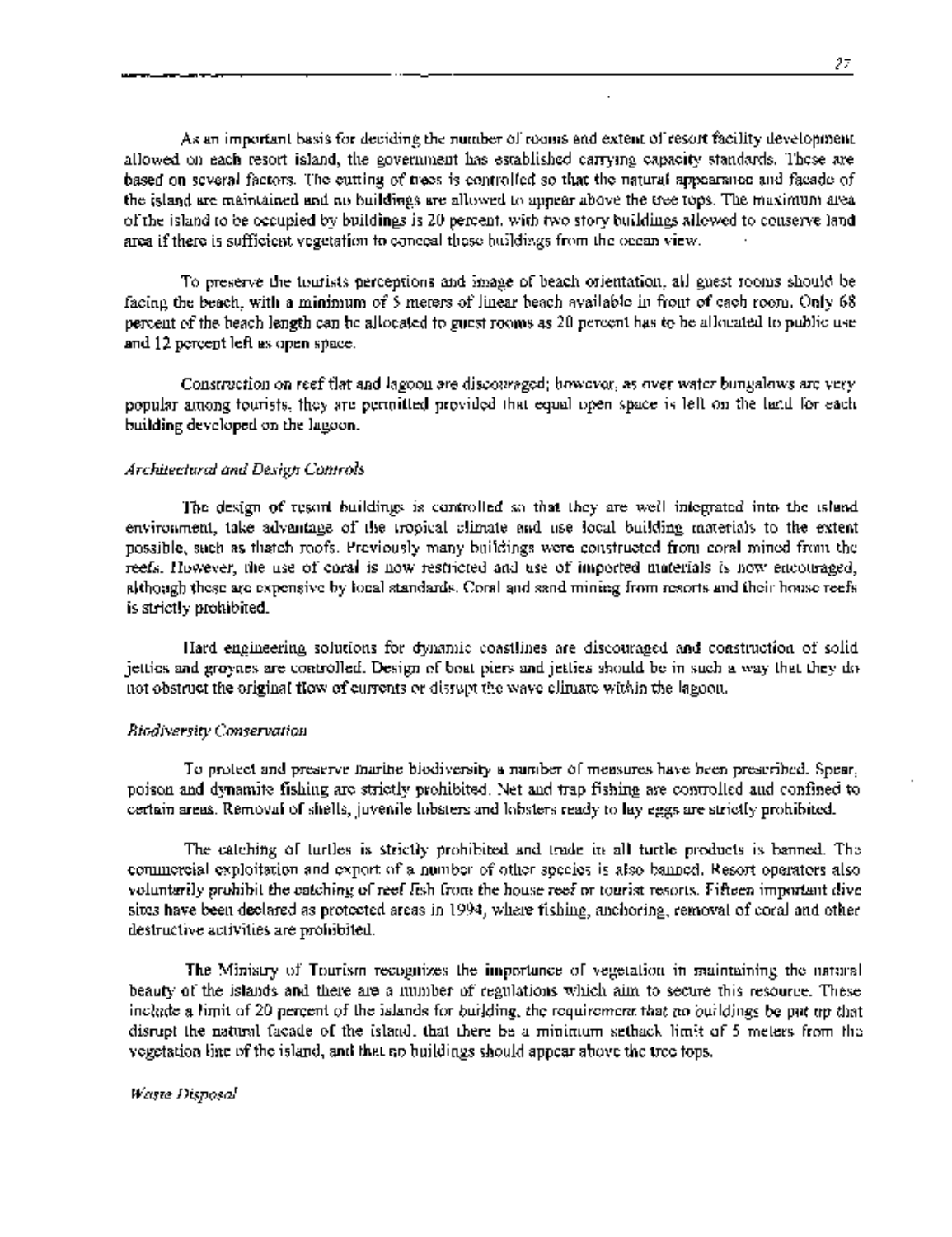According to the regulations issued by the Ministry of Tourism, garbage from tourist resorts should be disposed off in a manner that would not cause any damage to the environment. All garbage disposed into the sea should be done as far away into the sea as necessary in order to ensure that it does not get washed onto any islands with the current. Tourist resorts are required to have incinerators and compactors adequate in size to burn all flammable materials and crush all the cans respectively. Those who lack these facilities are not allowed to operate. Plastic or polythene bags should not be thrown into the sea and such material should be burnt. Those who contravene these regulations are subject to fines and penalties.

Two airlines have joined in the effort to keep Maldives clean by arranging for waste to be carried back to Europe. Under this program all tourists who fly in to the Maldives in these airlines are given a bag and asked to bring to the airport, all the waste they produce during their stay in the Maldives when they depart. The air lines carry the waste to the original destination for recycling free of charge.

Under sewage and excreta disposal the tourism book of regulation specifies that the sewage system should be prepared such that pollution of water supplies, beaches and other areas are prevented; nuisance, ugly sights, and unpleasant odors do not occur, human wastes do not come into contact with people, animal and food; and breeding of flies and mosquitoes will be prevented.

### Conclusion

Tourism in the Maldives began in 1972 and it then evoke the image of a lost paradise. The tourism industry of the Maldives is clependent entirely on environmental quality and since it established itself in the tourism market it has rnaintained its strong position in a rapidly growing market. A few critics in the 1980s proclaimed that environmental pollution had begun to rear its ugly head in the Maldives. However, the natural resources of the Maldives are still in a sufficiently pristine state and of very high aesthetic quality and environmental concerns are few.

Environmentally unsound practices in solid waste and sewage disposal pose the most serious threat from tourism to the delicately balanced coral reef ecosystem of the Maldives. Though solid waste is a cause of environmental concern, at current level it is more of an aesthetic problem. In the past the portion of waste and garbage which could not be burned was dumped into the sea. This practice is now prohibited by law and waste incinerators and crushers have to be used in all resorts. Sewage effluent is discharged into the sea by the resorts. However, their discharges from resorts are very small and the evidence on reef degradation from sewage discharges is inconclusive. Some of the resorts are turning to the latest technology in sewage treatment using UV radiation to produce virtually pure water.

The Maldives has developed a very suitable form of tourism, appropriate for the small island environment. The present form of tourism development has not generated any serious environmental impacts. This has been accomplished through careful management. The government has developed appropriate policies, legislation and plans and instituted mechanisms to apply strict standards and regulations.

### **About the Author**

*Simad Saeed is from the Ministry of Planning, Human Resources and Environment of the Republic of Maldives.*